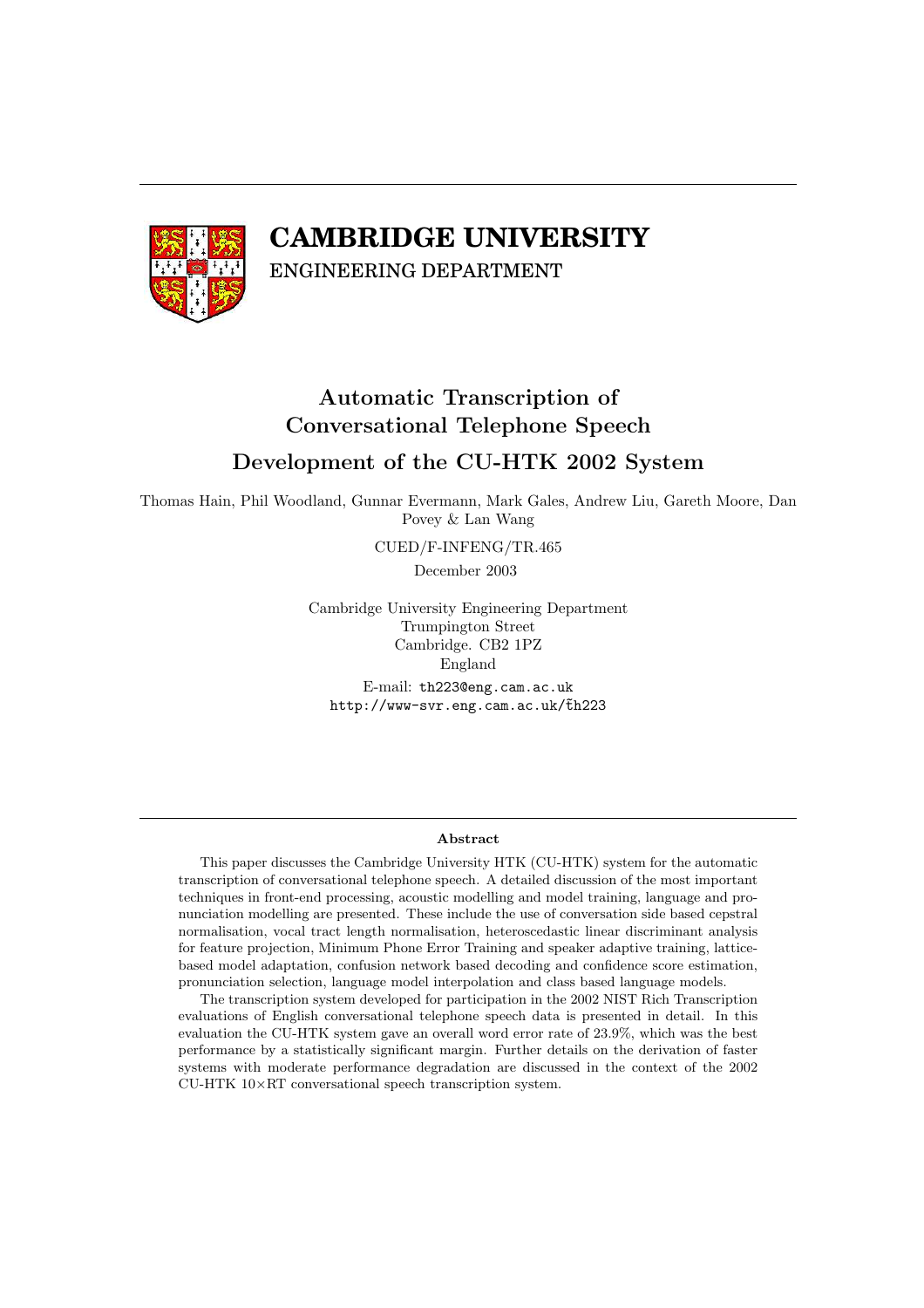# 1 Introduction

The transcription of conversational telephone speech is one of the most challenging tasks for speech recognition technology. State-of-the-art systems still yield high word error rates typically within a range of 20–30%. Work on this task has been aided by extensive data collection, namely the Switchboard-I corpus [10]. Originally designed as a resource to train and evaluate speaker identification systems, the corpus now serves as the primary source of data for work on automatic transcription of conversational telephone speech in English.

The first reported assessment of word recognition performance on the Switchboard-I corpus was presented in [9] with an absolute word error rate of around  $78\%$ <sup>1</sup>. In this experiment only a small portion of the Switchboard-I corpus was used in training. Over the years the performance of systems on this task has gradually improved. Progress is assessed in the yearly "Hub5E" evaluations conducted by the U.S. National Institute for Standards in Technology (NIST). The Cambridge University HTK group first entered these evaluations in 1997 using speech recognition technology based on the Hidden Markov Model Toolkit (HTK) [37] and has participated in evaluations on this task ever since. This paper describes the CU-HTK system for participation in the 2002 NIST Rich Transcription (RT-02) evaluation. We focus on two test conditions: the unlimited compute transcription task where the only design objective is the word error rate (WER); and the less than 10 times real-time  $(10\times RT)$  transcription task where the system processing time is not allowed to exceed 10 times the duration of the speech signal.

The paper is organised as follows: the first section briefly reviews basic aspects of the HTK Large Vocabulary Recognition (LVR) system, followed by a detailed description of the data used in experiments. In Section 4 we present the acoustic modelling techniques essential to our system and discuss particular data modelling aspects. Section 5 outlines the pronunciation modelling, followed in Section 6 by a description of the language models used in our systems. In Section 7 we discuss issues in decoding and system combination. The structure of the full transcription system is presented in Section 8, including a detailed analysis of the performance on large development and evaluation test sets. This system served as the basis for the  $10\times RT$  system described in Section 9.

# 2 HTK LVR Systems

The HTK large vocabulary speech recognition systems are built using the Hidden Markov Model Toolkit [37] and are based on context dependent state clustered HMM sets with Gaussian mixture output distributions. The same basic model training methodology is used for a variety of tasks. The acoustic data is normally represented by a stream of 39 dimensional feature vectors with a frame spacing of 10ms, based on 12 MF-PLP coefficients [33] and the zeroth cepstral coefficient  $c_0$  representing the signal energy. The first and second order derivatives of each coefficient are appended to form the full feature vector. The words are mapped into phoneme strings using dictionaries based on a modified and regularly version of the LIMSI 1993 WSJ pronunciation dictionary [8]. The dictionaries contain multiple pronunciations per word. Cross-word contextdependent phone models using a context of either  $\pm 1$  in the case of triphones or  $\pm 2$  for the quinphones are used as the acoustic models. In addition to models for speech, the acoustic model set usually contains two silence models, one for silence, and one for short inter-word pauses with the latter preserving context across words. In order to avoid under-training and the effect of unseen phone contexts, the HMM states are clustered using phonetic decision trees trained with a maximum likelihood criterion [37]. Initial single Gaussian per state models are created prior to state clustering by two-model re-estimation [35]. After state clustering and several iterations of Baum-Welch re-estimation, the number of mixture components is gradually increased, interleaved with multiple re-estimation steps.

The language models (LMs) are based on N-grams with backoff for smoothing. For conversational telephone speech large amounts of task-dependent material is not available and other

<sup>&</sup>lt;sup>1</sup>The focus of the work was topic and speaker identification rather than word recognition.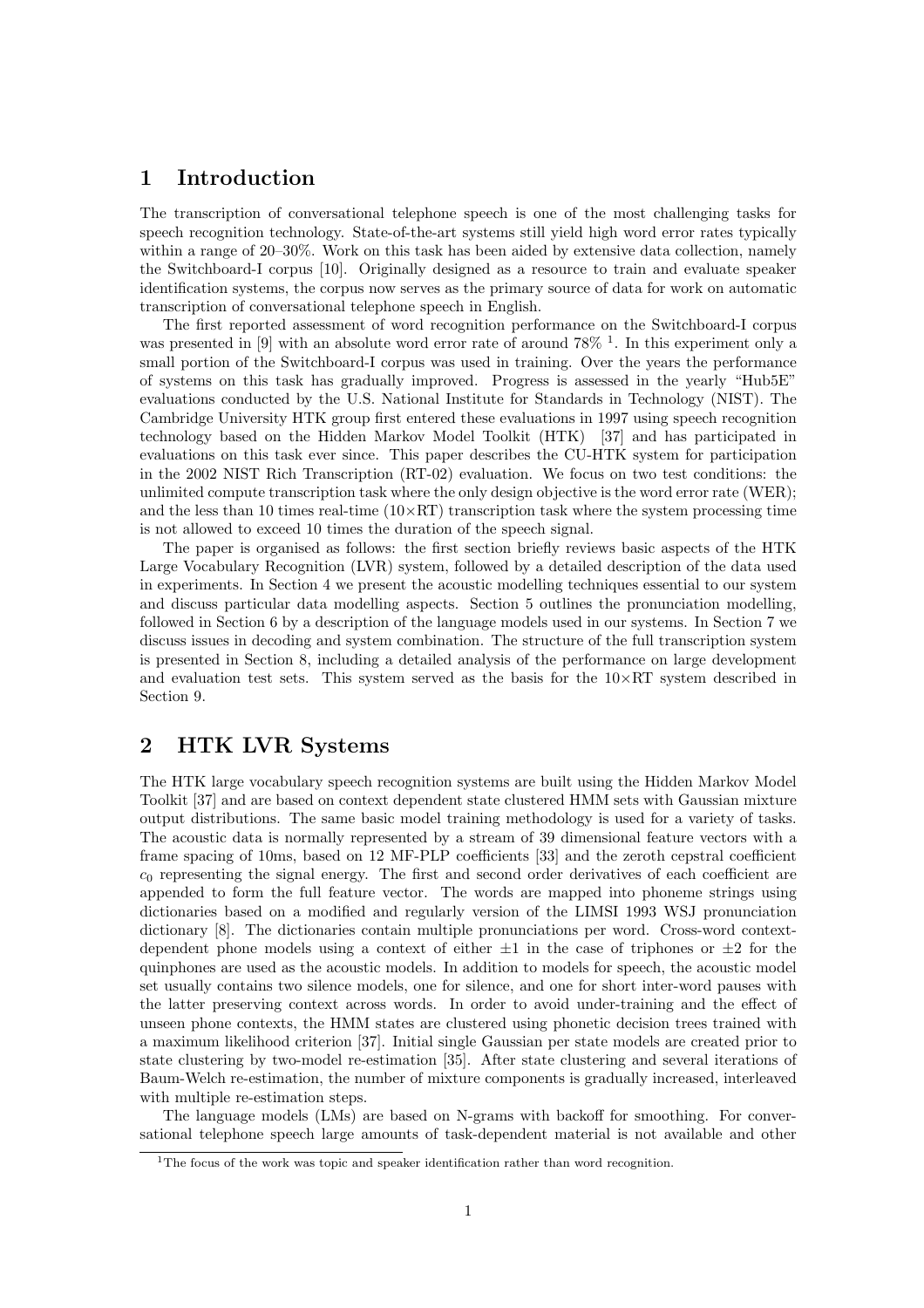schemes have to be adopted (see Section 6).

In order to allow for the use of complex acoustic and language models word graphs (lattices) are used extensively in re-scoring passes. The recognition system normally operates in multiple stages where an important aspect is acoustic model parameter adaptation, for example using maximum likelihood linear regression [21]. A more detailed description of the basic setup can be found in [35] or [37].

# 3 Training and Evaluation Data

The experiments in this paper made use of data from the Switchboard-1 (Swbd1) corpus [10], the CallHome English corpus and small parts from the Switchboard-2 corpus. The Switchboard-1 corpus covers more than 2900 conversations from about 550 U.S. speakers. The speakers were unknown to each other and were requested to converse on a certain topic. The data used had 4-wire recordings with a sample rate of 8kHz and  $\mu$ -law encoded with a resolution of 8 bits per sample. An initial manual segmentation and transcription of more than 250 hours of speech was provided by the Linguistic Data Consortium (LDC). The inherent difficulty even in manual transcription of this type of data had forced many research sites to create their own segmentations and corrected versions of the transcriptions. In order to provide an improved baseline the data was more recently re-transcribed and re-segmented by Mississippi State University (MSU)<sup>2</sup>. The CallHome English (CHE) corpus consists of a total of 200 conversations between family members and close friends, no restriction was placed on the conversation topics. The LDC distributed 120 conversations, comprising a total of 18.5 hours of speech. The remainder was used in Hub5E evaluations in the years 1997-2001. A particular, though minor effect is the occasional existence of multiple speakers per conversation side on this data<sup>3</sup>. The Switchboard-2 (Swbd2) corpus was collected with the intention to serve as test-bed for speaker recognition, consequently most of it is not transcribed. The corpus was collected in a total of 5 phases, all calls were made within the U.S.A. The phases were recorded in different regions of the U.S.A, the fourth phase is also called Switchboard Cellular (Cell) collecting data over mobile phone channels with special focus on the GSM channel<sup>4</sup>. Each corpus has specific unique attributes and ASR system performance varies significantly with the corpus from which the data is drawn. In the following word error results are also presented for each of the data sources in the test sets.

Multiple training and test sets are used in the experiments in this paper. The selection of data for training of acoustic models allows a scaling of the complexity of experiments. Table 1 shows details of the training sets used in this paper. Note that most experiments are based on the h5train02 set which covers data from Swbd1, CHE and Cell.

The Switchboard-1 part of h5train00 and consequently h5train00sub and h5train02 are based on a January 2000 snapshot of the MSU transcripts. The segment boundaries for these sets have been modified to reduce the amount of silence present in the training data. Based on forced alignments of the training data, a collar of only 0.2 seconds of silence on either side was retained and segments were split at long pauses. The table only shows data used for acoustic training. Details on the data used for language model training data can be found in Section 6.

Table 1 also shows the test-sets used in this paper. Note that dev01 is the official 2001 Hub5 evaluation development set [28] consisting of 40 sides of Switchboard-2 (from the 1998 evaluation), 40 sides of Switchboard-1 (from the 2000 evaluation) and 38 sides of Switchboard-2 cellular data. The dev01sub set was selected to show similar word error rates to the full dev01 set. For all cases a manual segmentation into speaker turns was available.

<sup>2</sup>See http://www.isip.msstate.edu/projects/switchboard/index.html

<sup>&</sup>lt;sup>3</sup>A total of 12 conversation sides have multiple speakers with a maximum of 3 speakers on one side

<sup>4</sup>A more detailed description of the data can be obtained from the LDC web-site: http://www.ldc.upenn.edu.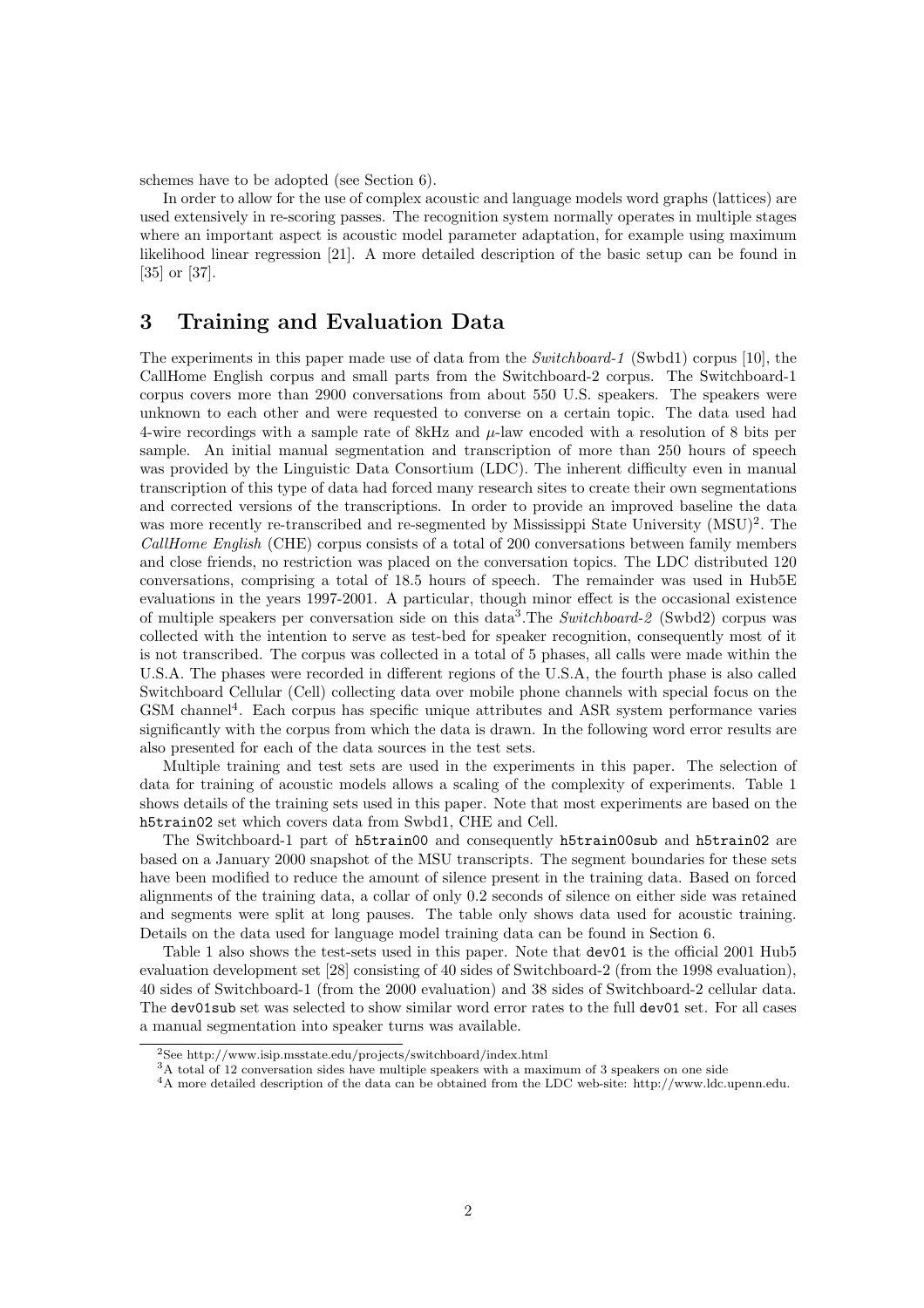|       | Dataset      | Description                | #hours |
|-------|--------------|----------------------------|--------|
| Train | h5train98    | LDC(Swbd1, CHE)            | 180    |
|       | h5train00    | MSU(Swbd1), LDC(CHE)       | 265    |
|       | h5train00sub | Subset of h5train00        | 68     |
|       | h5train02    | $h5$ train00 + $LDC(Cell)$ | 282    |
| Test  | eval98       | Swbd1/CHE                  | 3      |
|       | dev01        | Swbd1/Swbd2/Cell           | 6      |
|       | dev01sub     | Half of dev01              | 3      |
|       | eval02       | Swbd1/Swbd2/Cell           | 6.5    |

Table 1: Data sets used for training and test. Training sets are described by the source of transcripts, test sets by the originating corpus.

# 4 Acoustic modelling experiments

In this section fundamental acoustic modelling techniques for conversational telephone data are presented. We discuss front-ends, the use of feature transformation schemes, data issues, the use of discriminative and speaker adaptive training schemes, and test-set speaker adaptation.

### 4.1 Acoustic Analysis

Due to the special transfer characteristics of telephone channels, the lower and upper frequency regions of the speech signal are attenuated and often very greatly so. In order to avoid the placement of filter-banks in regions containing only noise, the frequency analysis has been restricted to a range of 125-3800Hz [13]. Initial experiments indicate WER improvements using these band limits after cepstral normalisation.

#### 4.1.1 Cepstral mean and variance normalisation

Cepstral mean normalisation (CMN) can be used to reduce the effects of constant channel characteristics. The normalisation can be performed on a per segment basis if the segments are of sufficient length. However, the audio data for this task has an average utterance length of 3.4 seconds (h5train02) which also includes a collar of 0.2 seconds of silence at the boundaries. Therefore segment based mean normalisation is problematic. Since acoustic conditions can be assumed to be relatively stable over the duration of a conversation the mean can be calculated over a complete conversation side. This approach will be referred to as side-based mean normalisation (Side-CMN). In preliminary experiments [12] significant reductions in WER by about 1% absolute with Side-CMN compared to segment-based CMN were observed.

In a similar manner to CMN, variance normalisation can also be used. Again normalisation on a per-side basis (Side-CVN) is advisable. Initial results indicate a 1-1.5% absolute improvement with both Side-CVN and Side-CMN over Side-CMN only. Another important advantage of sidebased CVN with respect to its effect on vocal tract length normalisation are discussed in the following section. For more detailed results the reader is referred to [12, 13].

#### 4.1.2 Vocal Tract Length Normalisation

Maximum likelihood vocal tract length normalisation (VTLN) implements a per speaker frequency scaling of the speech spectrum [20]. The optimal scale factor  $\alpha_{\text{opt}}$  is obtained by searching for the factor that yields the highest data likelihood. The optimal scale factor is then applied to yield a speaker specific feature stream. Normalisation can be performed on the test data only or both on the training and test data. The advantage of VTLN lies in its simplicity and effectiveness. Since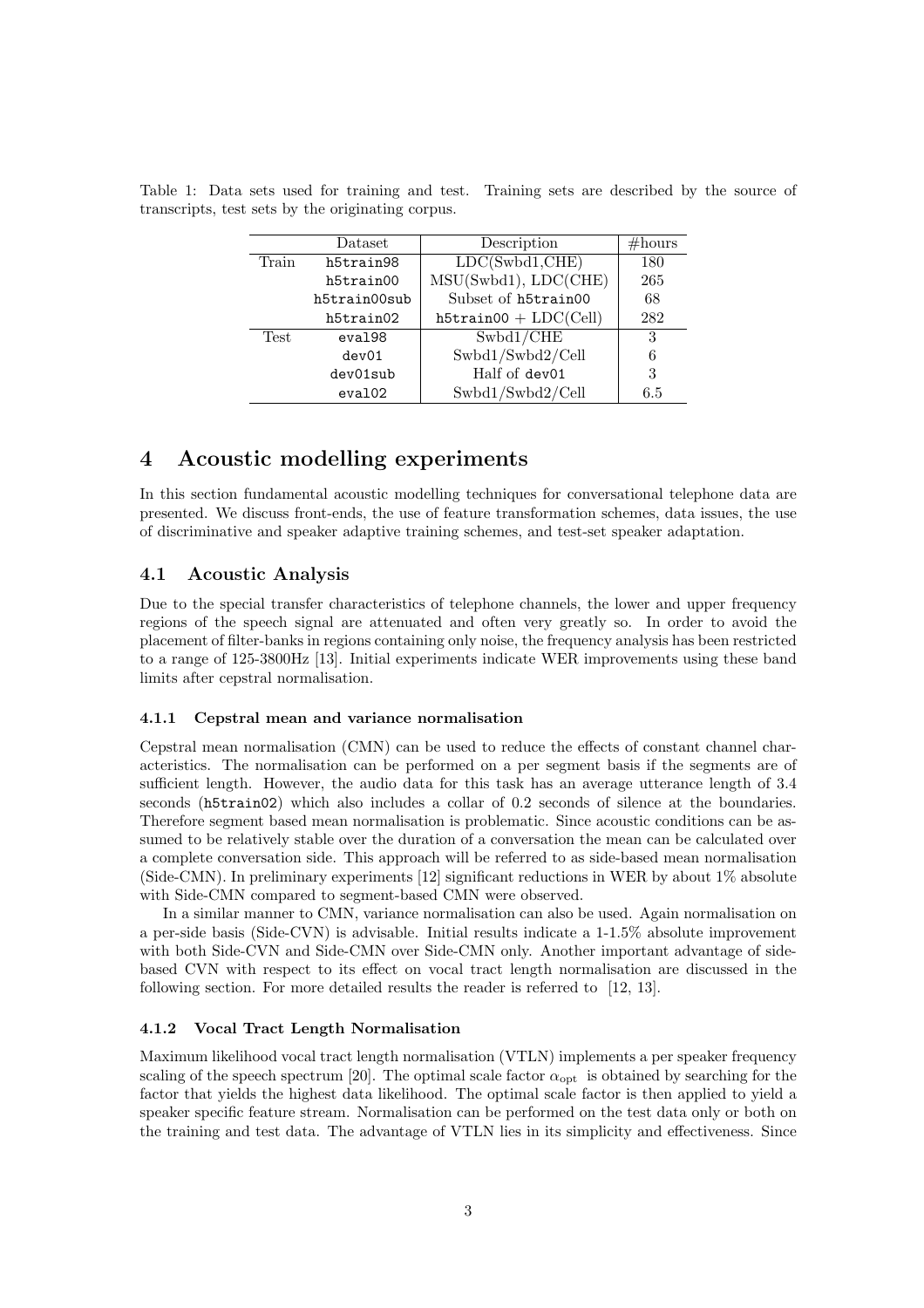

Figure 1: Piecewise linear frequency scaling. Two parameters are needed to determine the frequency scaling are the scale factor  $\alpha$ , and the cut-off frequency  $f_U$ .

| VTLN            | dev01 |
|-----------------|-------|
|                 | 42.1  |
| test            | 41.1  |
| train $\&$ test | 38.0  |

Table 2: %WER for systems trained on h5train98 and tested on dev01. VTLN warping in test only or training and test.

only a single parameter needs to be estimated, the method is robust and can be implement very efficiently.

The frequency scaling can be implemented by inverse scaling of the Mel filter-bank centre frequencies. In [12] we proposed a piecewise linear approach of the form presented in Fig. 1. This form ensures that frequencies tie up at the boundaries. The cut-off frequency is determined in advance. Warp factors are found by searching over a range of warp factors where the data likelihood is computed by performing an alignment of a previously obtained word level transcript. In our experience the quality of this transcript only has a minor effect on performance given enough speaker-specific data is available. Note that in this process the cepstral mean and variance normalisation vectors have to be recomputed. Warping with a certain factor has an effect on the data likelihoods that would introduce a systematic bias in the warp factor search. This bias should be corrected using Jacobian compensation, but the application of CVN to the warped data achieves the same effect.

Table 2 shows a performance comparison of VTLN in test only and in both training and test. Triphone acoustic models and a trigram language model were used in the experiments. The gain from test-only VTLN is less than half the gain obtained when VTLN is used in both training and test. Overall a relative reduction in WER of about 10% is usually observed over a range of test sets. In order to obtain a reasonable warp factor distribution on the training data multiple iterations of warp factor estimation and model retraining are necessary. Fig. 2 shows a typical distribution of warp factors across speakers on the **h5train02** training set. Note the clear split in the warp factor per gender with a broad distribution within-gender.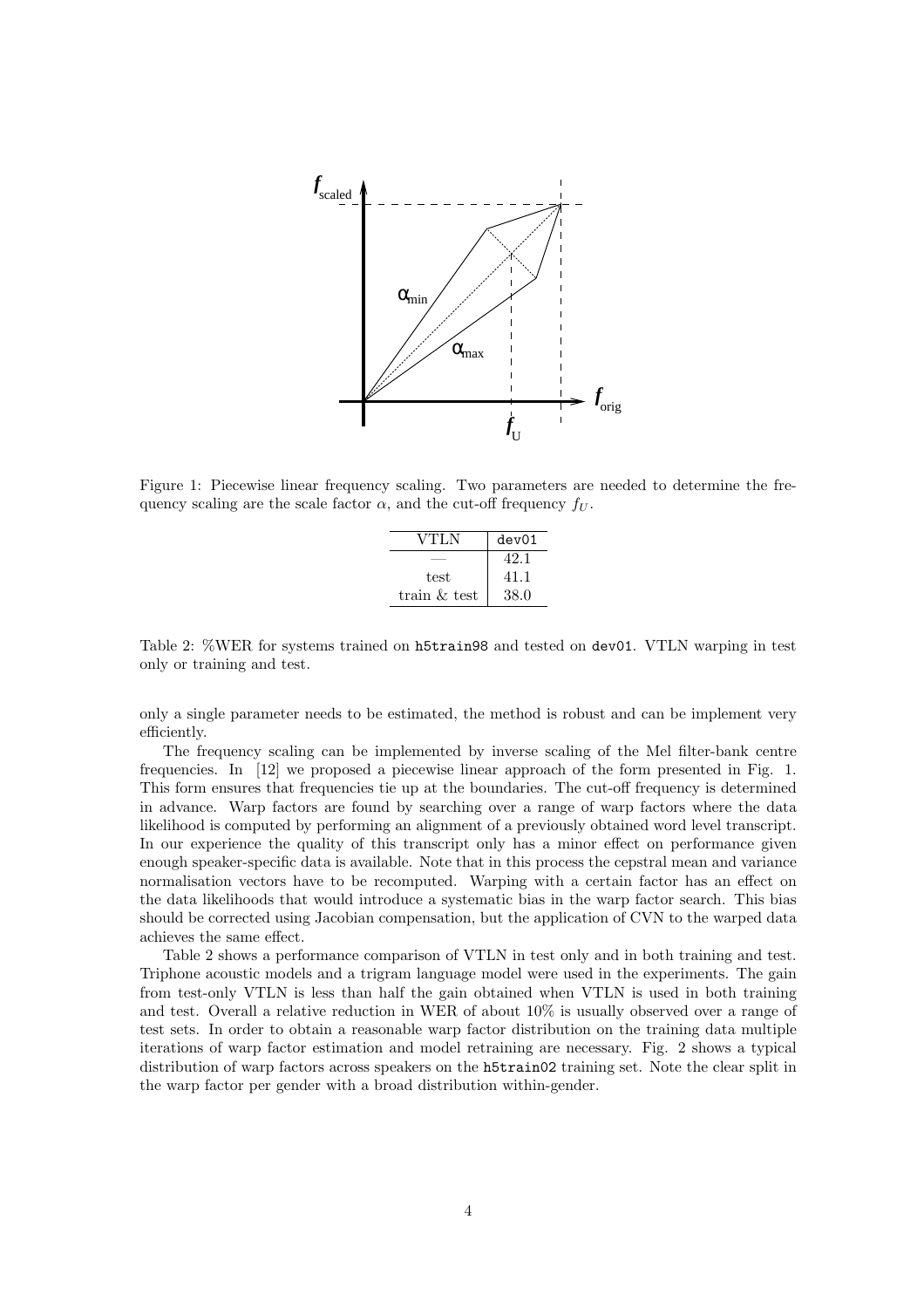

Figure 2: Frequencies of warp factors per gender on h5train02. Triphone models for likelihood measurement were trained on h5train98.

Table 3: %WER on dev01sub using 16comp VTLN ML triphones. Results are obtained using re-scoring of 4-gram lattices.

| Data       | Swbd1 | Swbd2 | Cellular | Total |
|------------|-------|-------|----------|-------|
| h5train00  | 25.2  | 42.1  | 42.5     | 36.5  |
| h5train02  | 24.9  | 41.3  | 41.7     | 35.8  |
| h5train02w | 24.9  | 41 O  |          | 35.7  |

### 4.2 Acoustic training data

The training sets used for transcription of conversational telephone speech corpus are relatively large compared to those available on other corpora. Such large training sets are required due to the considerable amount of variability in the data. In [14] we showed that, not unexpectedly, the incremental gain from an increase in the amount of training data slowly decreases even on a logarithmic scale. Starting from 20 hours of data trebling the amount resulted in a WER improvement of more than 4%, a further trebling of the amount of data only gave an additional  $1.6\%$  gain<sup>5</sup>.

Another aspect is the appropriateness for the acoustic conditions. Table 3 shows experimental results on dev01sub using triphone models trained on different training sets. Note that the dev01sub test set also contains data from Swbd2 and Cell. The WER on the cellular data is similar to the Swbd2 performance. By adding the about 17 hours of cellular data to the training set (h5train02) the word error rate can be reduced by 0.7% absolute. Note that the improvement is mostly on the Swbd2 and Cell portions of the data.

The amount of trainng data available from the Cellular and CHE corpora is small. Hence a second system was built with the Cellular and CHE data weighted by a factor of 2 (h5train02w). A slight reduction in WER by 0.1% was observed with more substantial improvement on the Cell part of the test set. For all h5train02 ML trained systems in this paper the data weighting was

<sup>&</sup>lt;sup>5</sup>It is important to note that these results were obtained by testing on Swbd2 and CHE data. The smallest training set however only contained data from Swbd1, while the larger sets included CHE data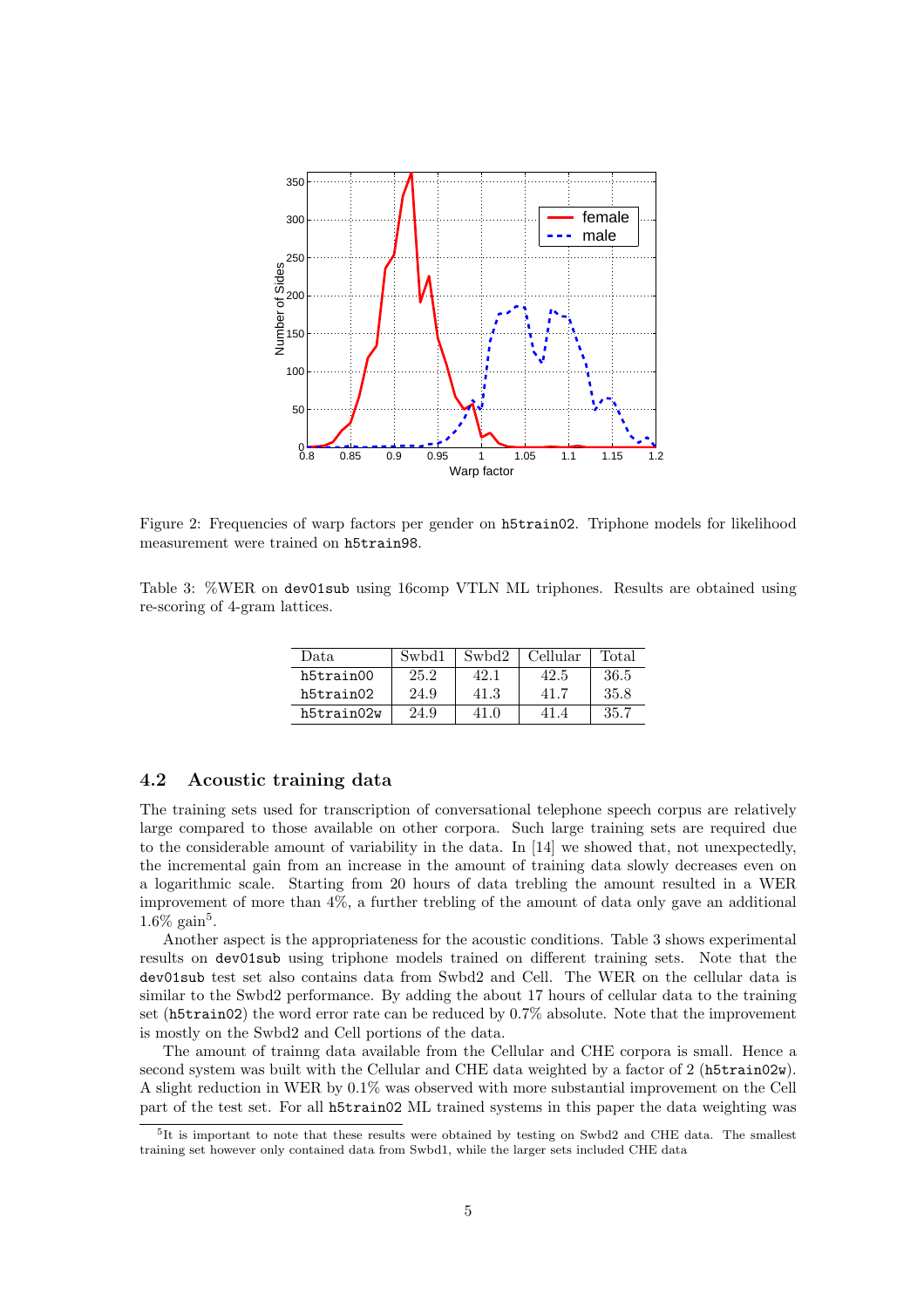Table 4: %WER on dev01sub using 28comp h5train02 triphones, with MF-PLP (Std), semi-tied (ST) covariance matrix and HLDA front-ends. Results were obtained by re-scoring of 4-gram lattices.

|            | Feature Transform | Swbd1 | Swbd2 | Cellular | $\rm Total$ |
|------------|-------------------|-------|-------|----------|-------------|
|            |                   | 24.2  | 40.8  | 40.4     | 35.1        |
| ML         | ST                | 23.0  | 39.2  | 39.3     | 33.7        |
|            | <b>HLDA</b>       | 22.2  | 38.8  | 39.1     | 33.3        |
| <b>MPE</b> |                   | 21.0  | 37.0  | 36.6     | 31.4        |
|            | <b>HLDA</b>       | 19.3  | 35.6  | 35.8     | 30.1        |

maintained.

All experimental results in Table 3 were obtained using triphone models with 16 mixture components per speech state and approximately 6000 decision tree clustered states. Additional experiments with higher numbers of components gave an optimum result at 28 mixture components. This further decreased the overall error rate to 35.1%.

#### 4.3 Heteroscedastic LDA

In this work a mixture of Gaussians with diagonal covariance is used to model the output distribution of each state. However, it is known that there are correlations in the feature vector which may limit the ability of the mixture model to accurately represent the underlying data. One solution to this is to linearly transform the features so that the data associated with each component is approximately uncorrelated. In addition, some dimensions contain little discriminatory information and should be removed.

Heteroscedastic linear discriminant analysis (HLDA) [18] is a linear projection scheme and may be viewed as a generalisation of LDA. It removes the restriction that all the within class covariance matrices are the same. The HLDA projection matrix,  $\bf{A}$ , for a d-dimensional feature space,  $\bf{o}_t$ , may be written as ·  $\overline{a}$ 

$$
\hat{\mathbf{o}}_t = \mathbf{A}\mathbf{o}_t = \left[\begin{array}{c} \mathbf{A}_{[p]}\mathbf{o}_t \\ \mathbf{A}_{[d-p]}\mathbf{o}_t \end{array}\right]
$$
(1)

where the top  $p$  dimensions are deemed to be those dimensions that contain discriminatory information, the useful dimensions. The final  $(d-p)$ -dimensions, contain no useful information and are called the nuisance dimensions. Those are modelled using a global distribution and hence can be ignored for the purpose of further training and evaluation.

The maximum likelihood estimate of the transform parameters can be obtained in an iterative process [7]. In this work the projection matrix is initialised to an identity matrix. The useful dimensions where selected based on Fisher ratios.

The HLDA transforms built for this work projected a 52-dimensional feature down to 39 dimensions.

The 52 dimensional source vector consisted of the standard 39-dimensional feature vector with third order derivatives appended. HMMs with 16-component mixtures based on the standard feature vectors were trained and then extended to incorporate the third derivatives. After further steps of Baum-Welch re-estimation the transform was estimated and the number of model components increased by mixing-up [37] to 28 components. For semi-tied covariance systems [7], the process is identical except no addition of third derivatives was used.

Table 4 compares systems using the 39-dimensional front-end with the use of both a global semi-tied covariance system, and HLDA system and with ML training. Using a global semitied covariance matrix reduced the error rate by 1.4% absolute. An additional 0.4% absolute was obtained by using HLDA with third order differential coefficients rather than a semi-tied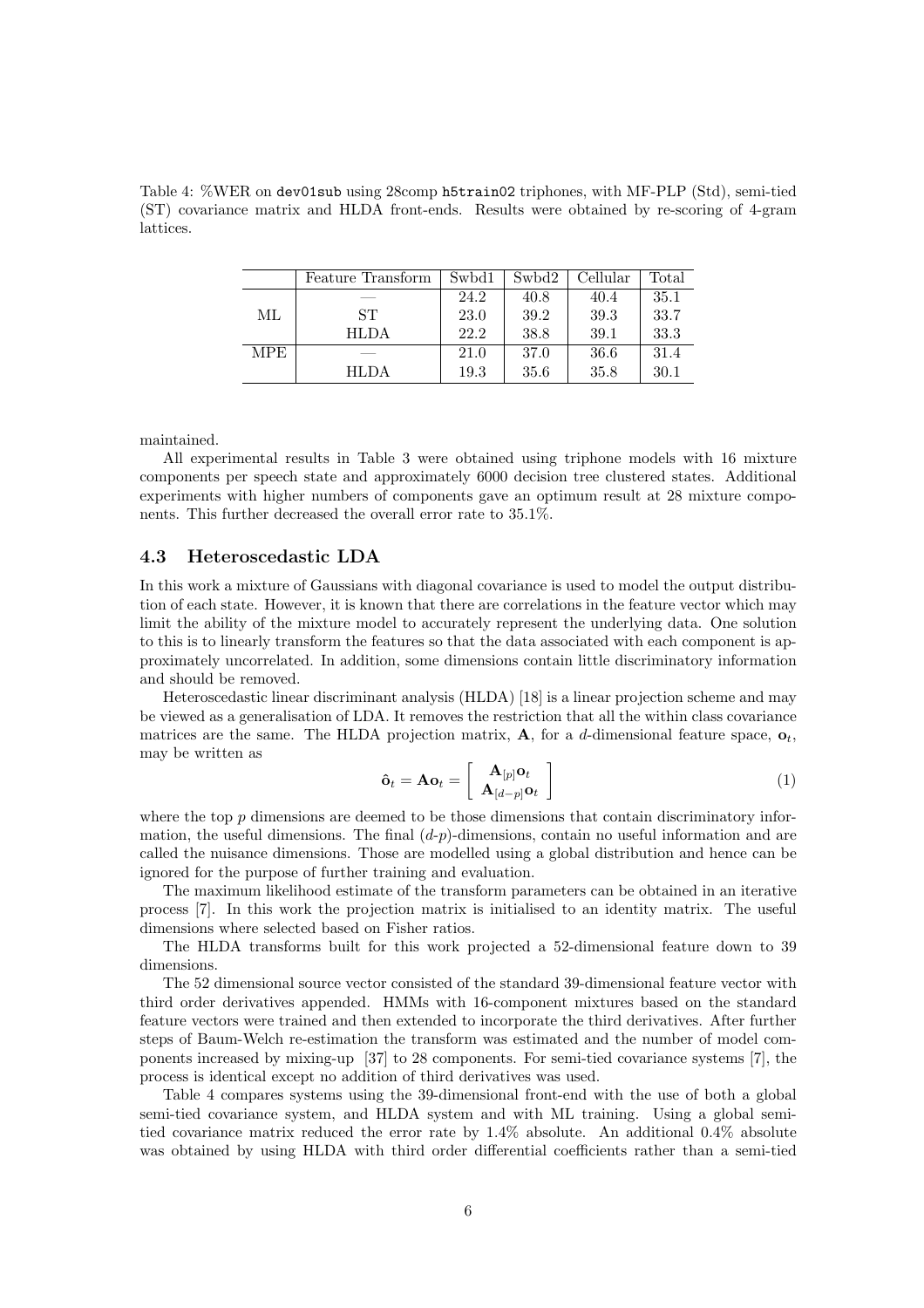system. Hence there is additional discriminatory information that can be extracted from the third derivatives. Discriminative training (see Section 4.4) was then applied to the ML-trained system. Though the reduction in WER due to HLDA with discriminatively trained models is 1.3% absolute rather than the 1.8% obtained with the ML-trained system, there was still a significant advantage in using HLDA.

### 4.4 Discriminative training

The standard criterion for estimation of HMM parameters is maximum likelihood (ML). The maximum likelihood estimate is optimal in the sense that it is consistent with minimum variance. Two important assumptions are made: a large number of training samples is available; and the model itself is correct, i.e. reflects the true nature of the data. Neither of these assumptions is true for HMM based speech recognisers [26]. Consequently discriminative training schemes are of interest.

In conjunction with HMM based speech recognisers several discriminative training schemes have been proposed. Most importantly we have shown that Maximum Mutual Information (MMI) yields better performance than ML for the transcription of conversational telephone speech. Use of discriminative criteria in training is well known in small vocabulary tasks [29]. The next section gives a brief description of MMI training, followed by a more detailed description of an alternative discriminative training scheme, Minimum Phone Error (MPE) training.

#### 4.4.1 Maximum Mutual Information

For R training observation sequences  $\{\mathcal{O}_1,\ldots,\mathcal{O}_r,\ldots\mathcal{O}_R\}$  with corresponding transcriptions  $\{s_r\}$ , the MMI objective function for HMM parameter set  $\lambda$ , including the effect of scaling the acoustic and LM probabilities can be written

$$
\mathcal{F}_{\text{MMI}}(\lambda) = \sum_{r=1}^{R} \log \frac{p_{\lambda} \left(\mathcal{O}_{r} | \mathcal{M}_{s_r}\right)^{\kappa} P(s_r)}{\sum_{s} p_{\lambda} \left(\mathcal{O}_{r} | \mathcal{M}_{s}\right)^{\kappa} P(s)}
$$
(2)

where  $\mathcal{M}_s$  is the composite model corresponding to the word sequence s,  $P(s)$  is the probability of this sequence as determined by the language model and  $\kappa$  is a scale factor<sup>6</sup>. The summation in the denominator of (2) is taken over all possible word sequences allowed in the task. Hence MMI maximises the posterior probability of the correct sentences. The denominator in (2) can be approximated by a word lattice of alternative sentence hypotheses.

The Extended Baum-Welch (EBW) algorithm is used for parameter optimisation [11]. The parameter update formulae require the collection of numerator (num) and denominator (den) statistics derived from word lattices based on recognition of the training set. In order to allow a broader range of confusable hypotheses the use of a weak language model has been shown to be important [34]. The parameter update formulae for the means and variances of Gaussian  $m$  in state  $j$  is given by

$$
\hat{\mu}_{jm} = \frac{\{\theta_{jm}^{\text{num}}(\mathcal{O}) - \theta_{jm}^{\text{den}}(\mathcal{O})\} + D_{jm}\mu_{jm}}{\{\gamma_{jm}^{\text{num}} - \gamma_{jm}^{\text{den}}\} + D_{jm}} \n\hat{\sigma}_{jm}^2 = \frac{\{\theta_{jm}^{\text{num}}(\mathcal{O}^2) - \theta_{jm}^{\text{den}}(\mathcal{O}^2)\} + D_{jm}(\sigma_{jm}^2 + \mu_{jm}^2)}{\{\gamma_{jm}^{\text{num}} - \gamma_{jm}^{\text{den}}\} + D_{jm}} - \hat{\mu}_{jm}^2}
$$
\n(3)

 $\theta^{\text{num}}(\mathcal{O}^n)$  and  $\theta^{\text{den}}(\mathcal{O}^n)$  denote n-th order Gaussian occupancy weighted sums of the data based on the numerator and denominator lattices respectively and  $\gamma$  is the Gaussian occupancy summed over time. The constant  $D$  can be used to control convergence speed and robustness and is set on a per Gaussian level.

 ${}^{6}$ It is assumed that the LM probabilities  $P(s)$  have already been "scaled" (raised to the power) by the normal LM scale factor  $1/\kappa$  and hence further scaling by  $\kappa$  takes them back to their original values.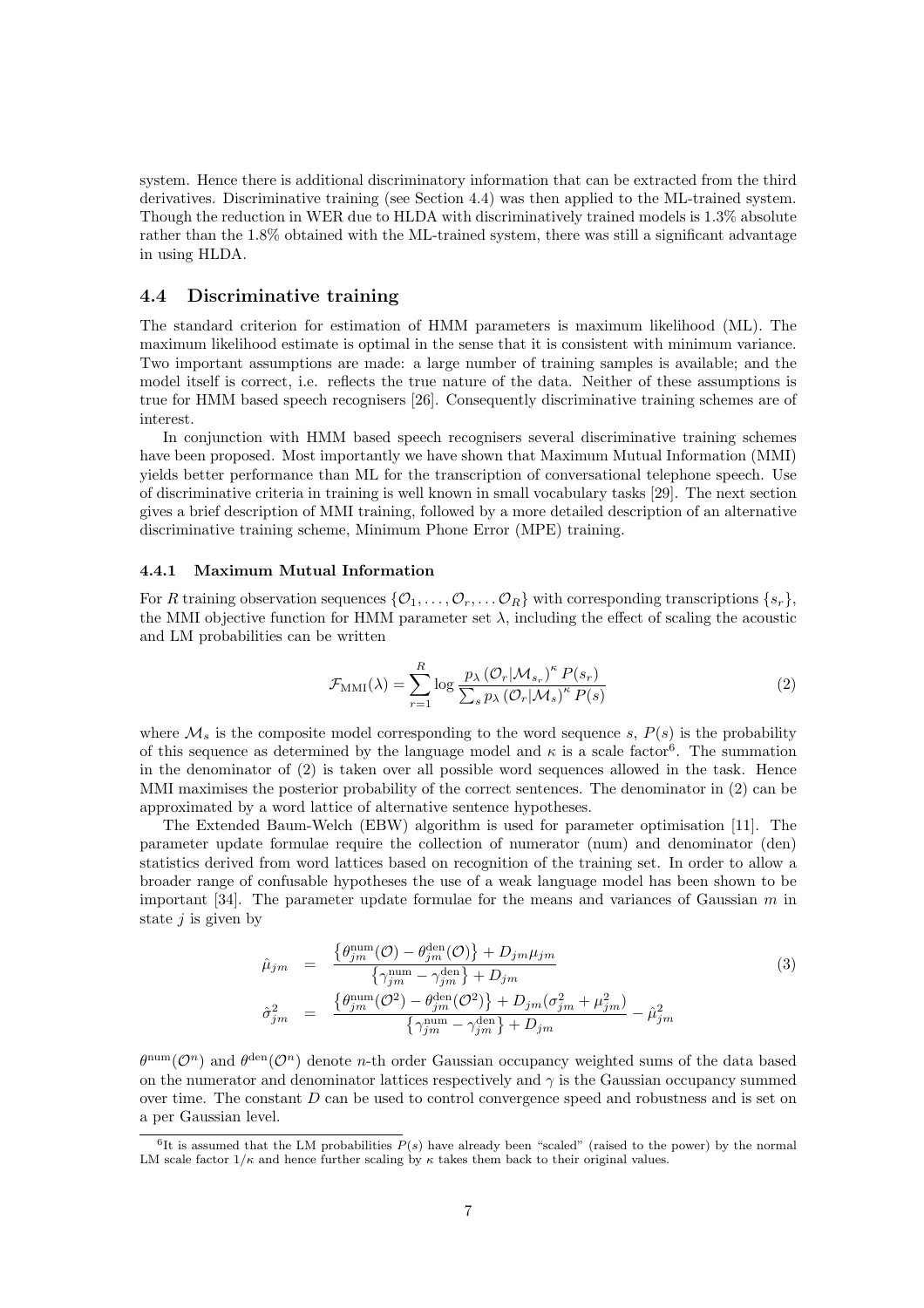Table 5: %WER on eval98 and a subset of the training set (train) using triphone models. train results were obtained using a lattice unigram LM, test-set results by re-scoring of 4-gram lattices.

| Criterion | Training set |     | train | eval98 |
|-----------|--------------|-----|-------|--------|
| ML        | h5train00sub |     | 47.8  | 46.5   |
| MMI       | h5train00sub | 50  | 32.2  | 43.8   |
| ML        | h5train00    |     | 47.2  | 45.6   |
| MMI       | h5train00    | 200 | 35.8  | 41.4   |
| MPE.      | h5train00    | 100 | 34.4  | 40.8   |

It was shown that data weighted per Gaussian interpolation between ML and MMI parameter estimates substantially increases the robustness of the training process. I-smoothing [31] is a way of applying an interpolation between a ML and a discriminative objective function in a way which depends on the amount of data available for each Gaussian. In the case of MMI this means that the numerator occupancies are increased by a certain amount  $\tau^I$ , while leaving the average first and second order data values unchanged. I-smoothing is used in training of all discriminative models in this paper.

Table 5 shows a comparison of ML versus MMI, on different training set sizes. Note that the ML system serves as a starting point for further parameter estimation steps using the MMI criterion. In conjunction with I-smoothing substantial improvements in WER are obtained. Ismoothing trades performance on the training set against improved generalisation to the test set. Furthermore the relative gain from using MMI training on a 68 hour training set is about 6%, however on 265 hours of data the relative WER improvement is 10%.

#### 4.4.2 Minimum Phone Error Training

The aim in discriminative training is to choose the model parameters such as to minimise the word error rate. The Minimum Word Error Rate (MWE) criterion [31] is designed to maximise the expected word accuracy on the training set. It was found that an equivalent formulation at the phone level yields better generalisation. The Minimum Phone Error criterion is defined as

$$
\mathcal{F}_{\text{MPE}}(\lambda) = \sum_{r=1}^{R} \frac{\sum_{s} p_{\lambda}(\mathcal{O}_{r}|\mathcal{M}_{s})^{\kappa} P(s) \text{RawAccuracy}(s)}{\sum_{s} p_{\lambda}(\mathcal{O}_{r}|\mathcal{M}_{s})^{\kappa} P(s)}
$$
(4)

where  $\text{RawAccuracy}(s)$  is a measure of the number of phones accurately transcribed in hypothesis s. The objective function takes into account that many phone sequences are at least partially correct and consequently cannot fully count as a competitor. This is expressed by adding the correct fraction to the numerator. Details on how the computation of the RawAccuracy( $s$ ) and the re-estimation procedure can be found in [31].

Table 5 also shows WER results on eval98 for MPE training using the h5train00 training set. MPE outperforms MMI with I-smoothing by  $0.6\%$  absolute on this test set. Improvements of a similar kind have been verified on other test sets. It is important to note the necessity for Ismoothing when using the MPE criterion. Without I-smoothing the absolute WER is 50.7% which is even poorer than the baseline ML result. More detailed results and descriptions of MPE/MWE are given in [31] and [36].

#### 4.5 Unsupervised test-set adaptation

Adaptation to the test speaker and the acoustic environment greatly improves the performance of automatic speech recognisers. The VTLN and side based normalisation schemes discussed above are essentially adaptation techniques and show substantial performance improvements. Techniques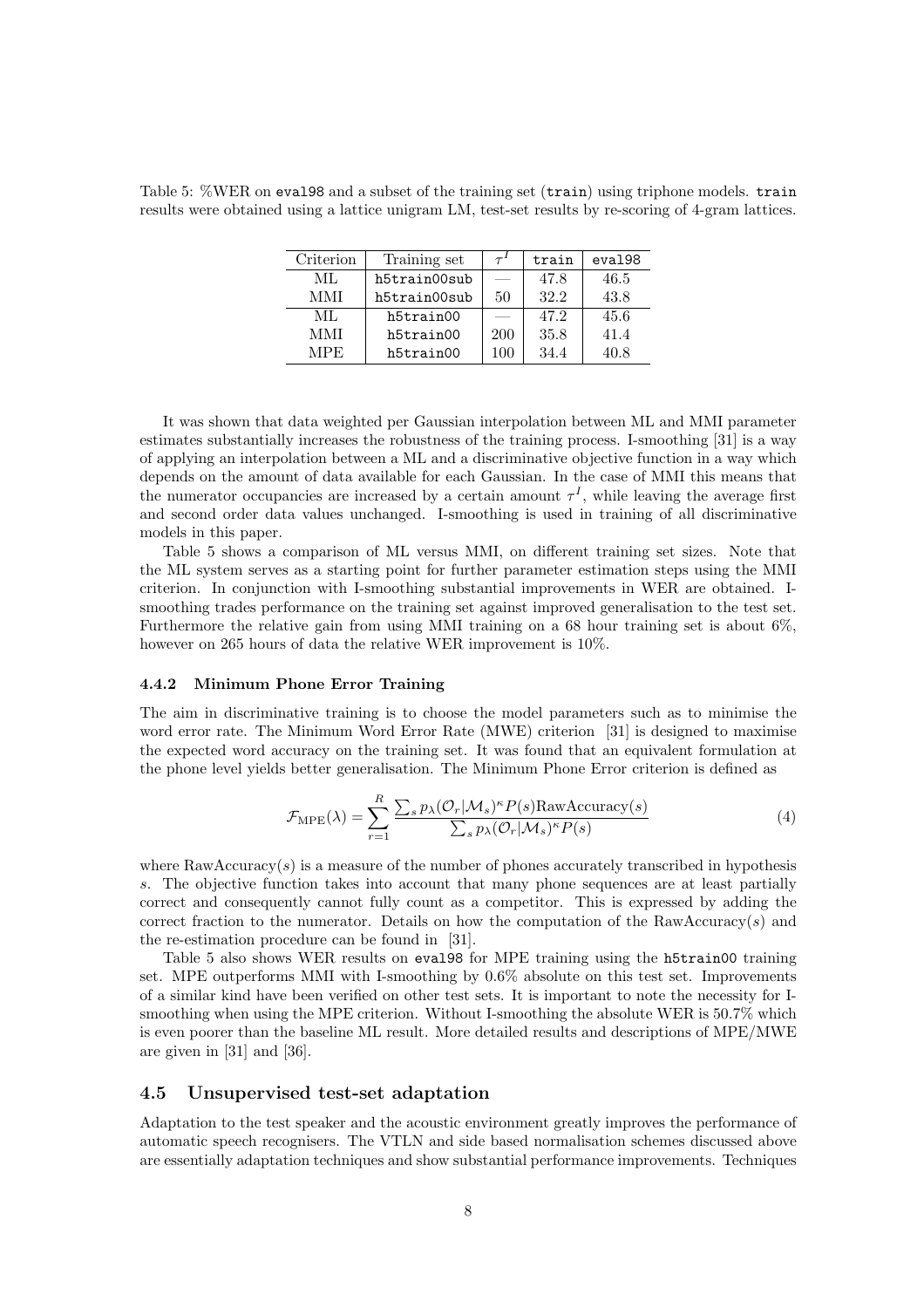Table 6: %WER on dev01sub using 28comp triphones trained on h5train02. All results are obtained by rescoring of 4-gram lattices.

|            | Adaptation  | Swbd1 | Swbd2 | Cellular | Total |
|------------|-------------|-------|-------|----------|-------|
| ML         |             | 22.2  | 38.8  | 39.1     | 33.3  |
|            | global MLLR | 20.2  | 35.8  | 36.4     | 30.7  |
| <b>MPE</b> |             | 19.3  | 35.6  | 35.8     | 30.1  |
|            | global MLLR | 18.0  | 33.6  | 34.3     | 28.5  |

discussed in this section use errorful transcripts of the data generated in previous decoding stages for adaptation supervision.

#### 4.5.1 Maximum Likelihood Linear Regression

MLLR [21] is a well known adaptation technique that is widely used in many speech recognition tasks. The model parameters are adjusted by a linear transform (including a bias) such that the likelihood on the adaptation data is increased. On this task, assuming a single speaker on a conversation side, side-based adaptation is performed. Typically mean vectors are adapted using block-diagonal transforms. However, the use of HLDA (see Section 4.3) removes the association of blocks to the static cepstra and the derivatives. Consequently a full transform for the means was used in these experiments. Variance adaptation is performed using diagonal transforms [5].

The sets of Gaussians can be grouped into multiple classes, each associated with a particular transform. This is especially helpful if more data is available. The classes can be found using regression class trees [22] or by manual definition. In practise most of the WER gain is obtained by using one transform for speech and one for the silence models, further termed global MLLR.

Table 6 shows results using a single iteration of global MLLR using ML and MPE trained model sets. Note that the models also use side-based mean, variance and VTL-normalised data. The relative improvement using ML trained models is about 8%, compared to a 5% relative reduction in WER using MPE trained models. The relative improvements are similar for all sub-sets of the data.

#### 4.5.2 Full variance transforms

In the above experiments diagonal transforms for variance adaptation were used. Even with multiple transform classes this guarantees that the model covariances remain diagonal after adaptation. Improved performance can be obtained by using a full matrix for speaker based variance adaptation. In this case the transformed covariance matrix,  $\hat{\Sigma}^{(m)}$ , for mixture component m is given by

$$
\hat{\Sigma}^{(m)} = \mathbf{H}\Sigma^{(m)}\mathbf{H}^{\top}
$$
\n(5)

where  $\Sigma^{(m)}$  is the speaker-independent covariance matrix and **H** is a linear transform estimated on the adaptation data. This can be interpreted as speaker-dependent global semi-tied covariance matrix [7]. A summary of this adaptation scheme is given in [6]. There are a number of options. Theoretically the transforms may be full, diagonal, or block-diagonal. In practice a full transform was used in all cases in this paper. The full variance (FV) transform was computed after standard mean and variance MLLR. Typically a WER reduction of 0.4% to 0.8% was obtained. However as a side effect, we found that there were reduced benefits from multiple MLLR regression classes when used with a full variance transform.

#### 4.5.3 Lattice based MLLR

In unsupervised adaptation the word level output of a previous recognition pass is used as the word level supervision. Errors in this transcription will affect the effectiveness of the adaptation.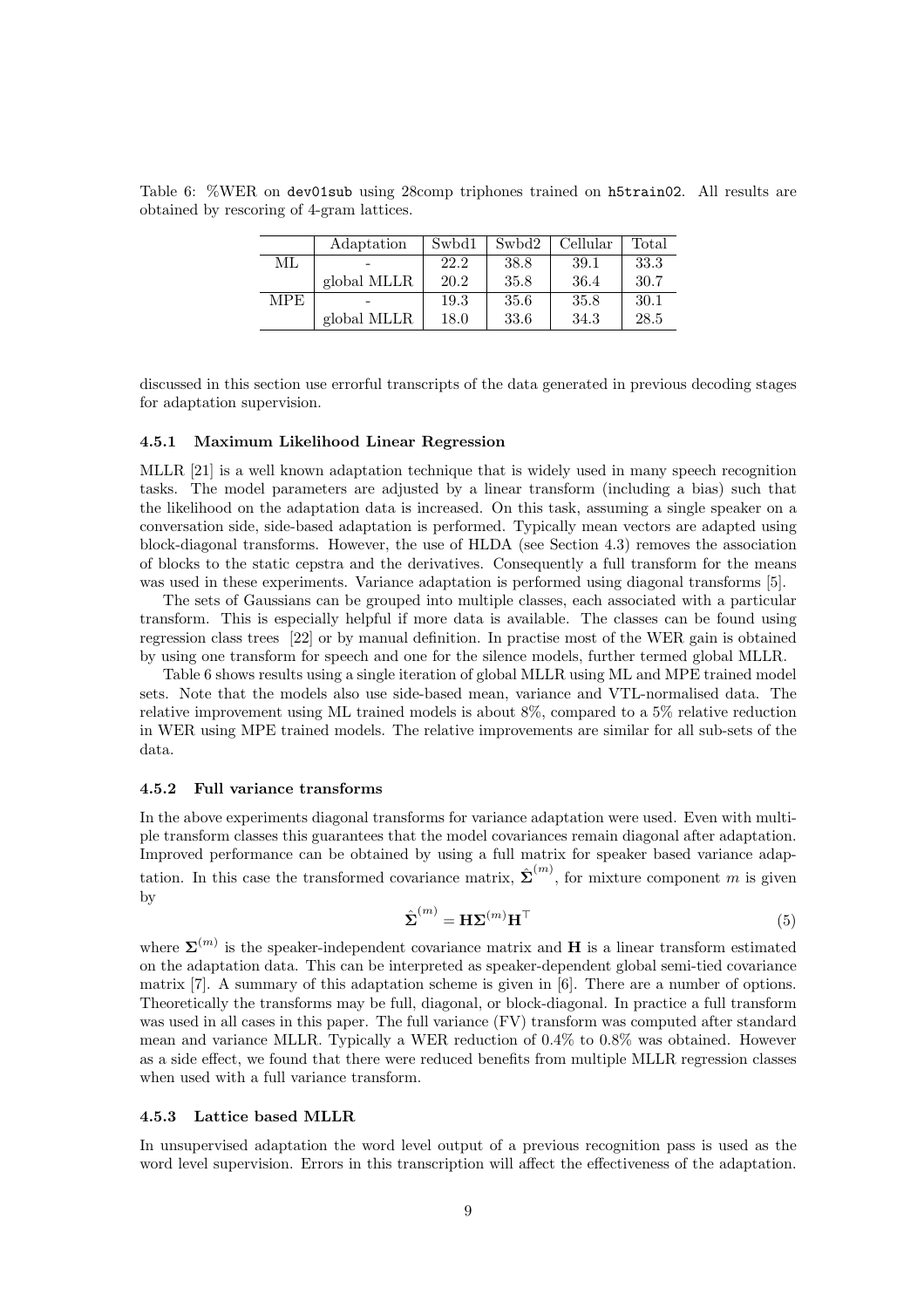| <b>HLDA</b> | Adapt        | Swbd1 | Swbd2 | Cellular | Total |
|-------------|--------------|-------|-------|----------|-------|
| X           |              | 21.0  | 37.0  | 36.6     | 31.4  |
| $\times$    | $LatMLLR+FV$ | 18.6  | 33.7  | 34.6     | 28.9  |
|             |              | 19.3  | 35.6  | 35.8     | 30.1  |
|             | <b>MLLR</b>  | 18.0  | 33.6  | 34.3     | 28.5  |
|             | LatMLLR      | 17.5  | 32.7  | 32.9     | 27.6  |
|             | $LatMLLR+FV$ | 17.6  | 32.4  | 32.7     | 27.5  |

Table 7: %WER on dev01sub using 28-component HLDA MPE triphones trained on h5train02. All results are obtained by rescoring of 4-gram lattices.

To compensate for the uncertainty in the transcription a set of alternative word hypotheses can be used as the supervision. The lattice MLLR technique presented in [32] employs word lattices to represent these alternatives. During the transform estimation the contribution of the alternatives is weighted by posterior probability estimates based on a lattice forward-backward pass.

Table 7 shows a break-down of results for the adaptation techniques on dev01sub. When using HLDA, global MLLR adaptation brings an improvement of 1.6% WER absolute over the baseline. Iterative lattice MLLR using 2 speech transforms brings a further 0.9%. In this case the result can be improved only slightly when using a FV transform. Overall the improvement in WER from adaptation in this case is about 9% relative. Table 7 also shows results of adaptation with or without the use of an HLDA transform (Section 4.3). Note that the difference between systems without or with HLDA transforms for unadapted models is 1.3% WER absolute, compared to 1.4% with adapted models. This indicates that the improvements from these techniques are approximately additive.

#### 4.6 Speaker adaptive training

Adaptive training is a powerful training technique for building speech recognition systems on nonhomogeneous data. Variability in the training data may result from the speaker changing, differing acoustic environments or varying channel conditions. The basic idea of adaptive training is to use one or more transformations of features or model parameters to represent these speaker and environment differences. A canonical model can then be trained, given the set of speaker/environment transforms. This canonical model should be more compact and amenable to being transformed to a new speaker, or acoustic condition, than standard speaker independent (SI) systems.

Forms of adaptive training have already been incorporated into the training process in the form of VTLN and mean and variance normalisation (see Section 4.1). These methods use constrained transformations of the feature space for normalisation. However, gains are increased further by incorporating linear transformations of model parameters, for example MLLR [21], into the training process. This was the original form of speaker adaptive training (SAT) described in [1]. One of the issues with the original SAT scheme is the cost of training. This may be solved by using constrained MLLR transforms [6]. Then SAT can be implemented by transforming the features, and there is no need to change the model parameter optimisation process. As constrained MLLR is a feature space transform it is simple to incorporate it into the discriminative training framework.

Table 8 shows the performance of SAT systems, trained using constrained MLLR transforms. In testing, the systems are adapted by using constrained MLLR. An improvement of 0.5% absolute over the baseline can be observed, for the ML trained models, where the gain originates from the more difficult data Switchboard-2 and Switchboard Cellular. With MPE training the gain is reduced. Note that these results, for the purpose of consistency, only involve test set adaptation using constrained MLLR. Using the MPE HLDA SAT models as in Table 8 in conjunction with LatMLLR+FV adaptation gives a WER of 27.3% absolute. The use of SAT is important to yield complimentary system output for the purpose of system combination(see Section 7.2).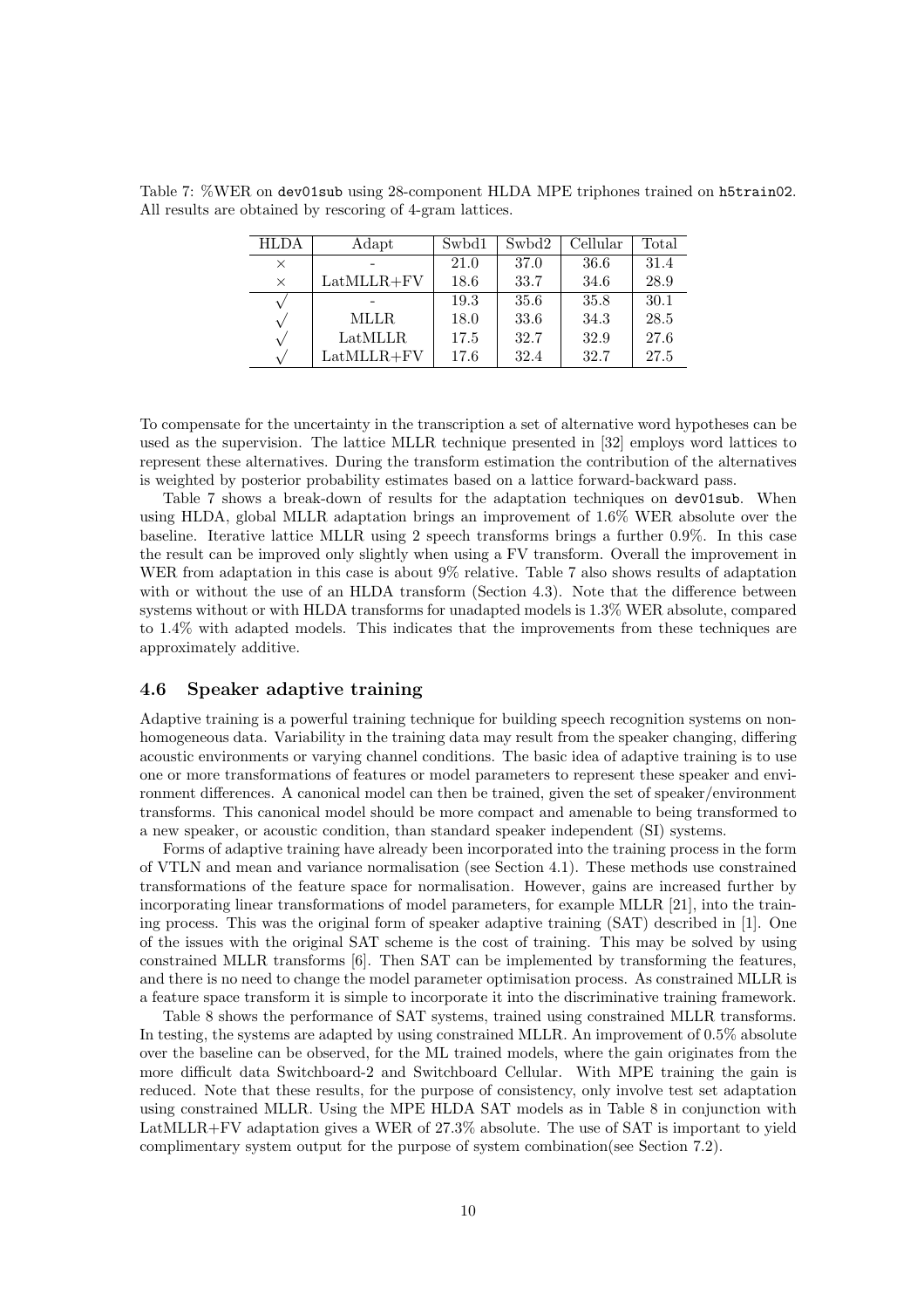Table 8: %WER on dev01sub using 28comp HLDA triphones trained on h5train02. All results are obtained by rescoring of 4-gram lattices using constrained MLLR adaptation only.

|            | <b>SAT</b>   | Swbd1 | Swbd2 | Cellular | Total |
|------------|--------------|-------|-------|----------|-------|
| МL         |              | 20.5  | 36.0  | 36.4     | 30.9  |
|            | $\mathbf{v}$ | 20.5  | 35.1  | 35.9     | 30.4  |
| <b>MPE</b> |              | 17.9  | 33.4  | 34.0     | 28.3  |
|            |              | 18.1  | 33.3  | 33.6     | 28.2  |

# 5 Pronunciation modelling

CU-HTK systems use a pronunciation dictionary for translation of words into phoneme sequences, where each word in the dictionary has one more more possible pronunciations associated with it. The dictionaries used in training and test are obtained from the CU base dictionary. The core of this base is the 1993 LIMSI WSJ lexicon [8], with manually generated additions and corrections. Pronunciations for new words if needed are added manually. On average 1.1 to 1.2 pronunciations per word are included.

### 5.1 Pronunciation Probabilities

Unigram pronunciation probabilities, that is the probability of a certain pronunciation variant for a particular word, can be estimated based on an Viterbi-alignment of the training data. Counting the number of occurrence of pronunciation variants gives rise to an estimate for the probabilities. Considerable smoothing is necessary to account for the inevitable data sparsity.

The dictionaries in the HTK system explicitly contain silence models as part of a pronunciation. This allows the inclusion of the silence models when estimating probabilities. The most successful scheme in our experiments uses three separate dictionary entries for each real pronunciation which differed by the word-end silence type: no silence; a short pause preserving cross-word context; and a general silence model altering context. Smoothing of the probability estimates used the overall distribution for each silence variant. Finally all dictionary probabilities are renormalised so that for a given word the probability of the most likely pronunciation is set to one to avoid an additional penalty for words with many variants. During recognition the pronunciation probabilities are scaled by the same factor as used for the language model. Table 9 shows that the use of pronunciation probabilities gives a reduction in WER of 0.9% absolute on dev01sub for ML. Even larger gains were observed on some other test-sets [15].

### 5.2 Single Pronunciation (SPron) Dictionaries

The standard approach to pronunciation modelling is to use multiple pronunciations (MPron) for each word. However, the considerable pronunciation variation in conversational data makes the use and selection of multiple pronunciations difficult and causes additional confusability in decoding. Theoretically Gaussian mixture based HMMs should be able to cope with phone or sub-phone substitutional effects. These phone substitutions are the main cause of the existence of multiple pronunciations in dictionaries. In this case the training of model parameters can implicitly perform a similar task to manual phonemic labelling.

An automated scheme for deriving a single pronunciation from the multiple pronunciation dictionary was developed. This is described in detail in [16]. The algorithm obtains pronunciation information from the acoustic training data to train simple statistical models that allow the selection of pronunciation variants. Since the list of words used in training usually differs from that used in recognition, the algorithm also provides a method for the selection of pronunciations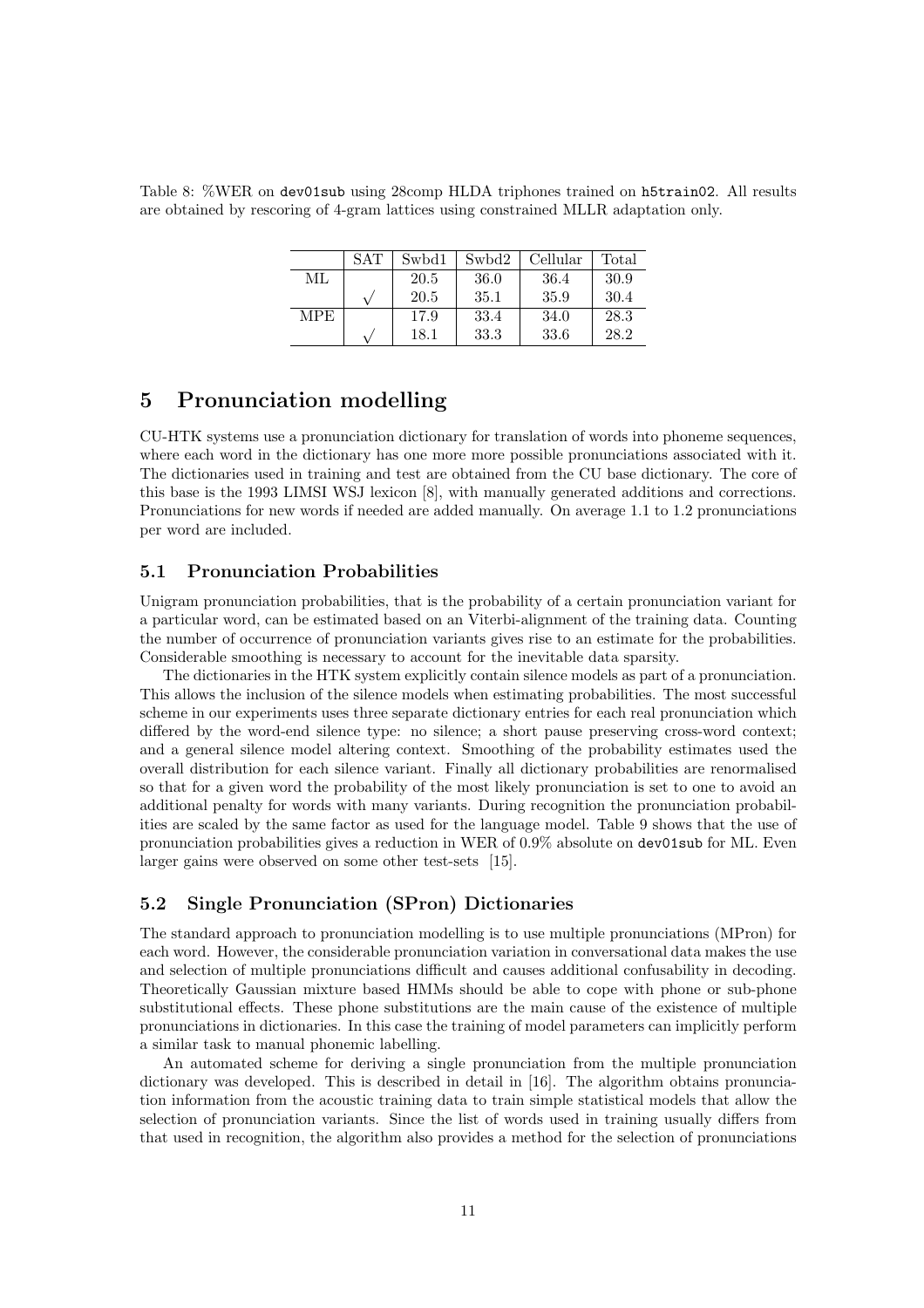

Figure 3: A joint view of the list of words used in training and test.

Table 9: %WER on dev01sub using 28comp triphone models trained on h5train02, HLDA and optionally pronunciation probabilities. Results are obtained by rescoring of 4-gram lattices.

|              | Training   | PrProb       | Swbd1 | Swbd2 | Cell | Total |
|--------------|------------|--------------|-------|-------|------|-------|
|              | МL         | X            | 22.2  | 38.8  | 39.1 | 33.3  |
| <b>MPron</b> |            | $\mathsf{v}$ | 21.5  | 37.9  | 38.1 | 32.4  |
|              | <b>MPE</b> | X            | 19.3  | 35.6  | 35.8 | 30.1  |
|              |            |              | 19.1  | 35.0  | 35.6 | 29.8  |
|              | МL         | $\times$     | 21.6  | 37.9  | 37.8 | 32.3  |
| <b>SPron</b> |            | $\sqrt{}$    | 21.3  | 37.7  | 37.4 | 32.0  |
|              | <b>MPE</b> | X            | 19.4  | 35.2  | 35.1 | 29.8  |
|              |            |              | 19.6  | 34.9  | 34.9 | 29.7  |

for words not observed in training. An MPron dictionary and an HMM set trained using that dictionary are used to obtain pronunciation frequencies from the training data.

The words in the training and test vocabularies can be partitioned into 9 categories as shown in Figure 3. Words with a single pronunciation are left unchanged (G, H and I). For words observed in the training data (A, B, D and E) unseen pronunciation variants are removed and variants are sorted according to frequency. For these words variants with phoneme substitutions only (D and E) are merged. Finally, the most frequent variant is retained, in the case of equal frequency a random choice is made. For words not observed (C and F) the observed words (A, B, D and E) are used to form a statistical model. This model allows variants with phoneme substitutions to be merged and then those variants predicted to be less frequent by the model can be deleted. The precise form of the model used is given in [16]. Using this single pronunciation dictionary the system is rebuilt, including the generation of the phonetic decision tree.

Table 9 shows a comparison of the SPron system with the standard MPron system, and in addition the use of pronunciation probabilities. Note that for the SPron system the "pronunciation probability" is simply the probability of the word being followed by an optionally deletable "short" silence model, or a standard silence model. In the ML training case the SPron system outperforms the baseline MPron system by 1% absolute, in conjunction with pronunciation probabilities this is reduced to 0.4% absolute. In the case of MPE training both pronunciation probabilities and SPron system give reduced gains. However, the output of SPron and MPron systems still differ significantly and consequently can be used for system combination (see Section 7.2).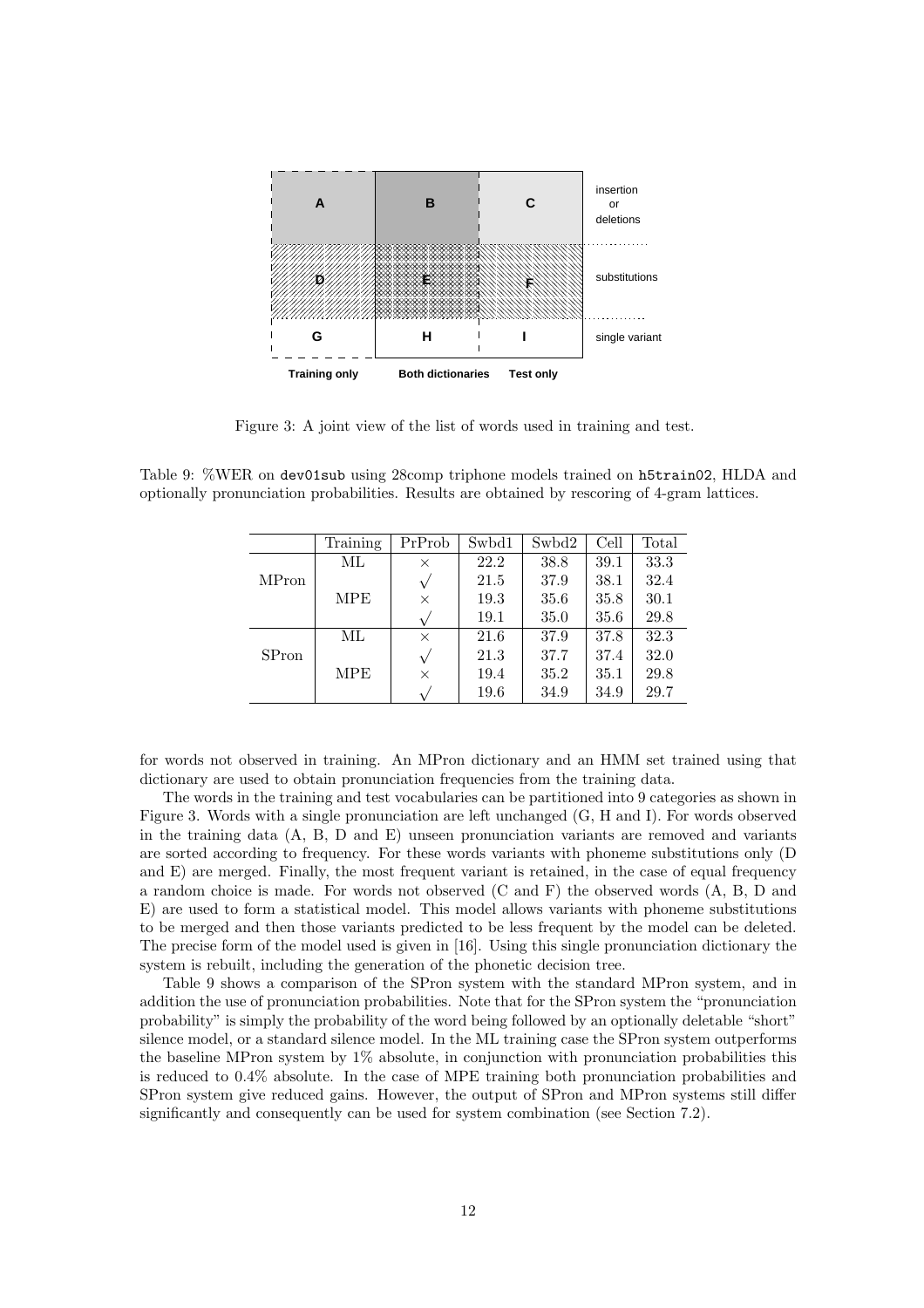Table 10: Perplexities on various test sets using interpolated language models (tg=trigram,fg=4gram).

| Model       | $N-gram$ | eval98 | dev01cell | eva102 |
|-------------|----------|--------|-----------|--------|
| ACALLLM     | fg       | 90.9   | 78.4      | 77.4   |
| CellLM      | fg       | 112.9  | 91.5      | 104.1  |
| <b>BNLM</b> | fg       | 111.6  | 106.5     | 121.0  |
| fgint02     | fg       | 72.4   | 63.8      | 64.1   |
| ClassLM     | tg       | 112.9  | 99.7      | 102.6  |
| fgintcat02  | İg       | 71.5   | 62.8      | 63.3   |

# 6 Language Modelling and Word Lists

In most speech transcription tasks such as for example dictation or Broadcast News transcription large amounts of representative text data are available. In the case of transcription of spontaneous speech over the telephone a very large corpus is not available as the cost of transcribing the data is considerable. Consequently the amount of in-domain data for the training of language models and vocabulary selection is fairly small and restricted to the transcription of the acoustic training data.

CU-HTK systems have followed a certain strategy for building language models and selecting word lists on this task for several years [13]. All words from the acoustic training set are used in decoding<sup>7</sup> . In order to minimise the Out-of-Vocabulary (OOV) rate on the test sets, this set of words is merged with the 50000 most frequent words occurring in 204 million words (MW) of Broadcast News (BN) training data, yielding a vocabulary size of around 55000. Given the vocabulary, word bigram, trigram and 4-gram language models are trained on the acoustic LM training set. These models are then interpolated with corresponding models trained on the BN corpus. The resulting 4-gram LM is further interpolated with a class-based trigram language model where the classes are automatically generated based on word bigram statistics [17, 24, 27].

The vocabulary selected for the CU-HTK 2002 Hub5E system is derived from h5train02 in the aforementioned manner, giving a word list of 55449 distinct entries. This yielded an OOV rate of  $0.38\%$  on evalget  $0.17\%$  on the cellular part of dev01 and  $0.54\%$  on evalue. Three language models were trained on different sets of data: AcAllLM is trained on h5train00 and h5train98 to encompass both MSU and LDC transcript styles. This version of the transcripts includes the false starts and covers a total of 6.2MW. As the amount of training was relatively small the model was trained using modified Kneser-Ney discounting [2]. CellLM was trained on the Switchboard Cellular part of the h5train02 set with a size 0.2MW. Again modified Kneser-Ney discounting was used. The BNLM model was trained on 204MW of Broadcast News data ranging in epoch from January 1992 to December 1997 to cover approximately the dates of data collection. Smoothing used Katz-backoff and Good-Turing discounting. The individual language models were merged to form a single language model that effectively interpolates the component models with interpolation weights  $0.43:0.25:0.32$  for the three language models (AcAllLM:CellLM:BNLM) where interpolation weights were chosen by perplexity minimisation. The merged language model ( $f$ gint02) contained 4.77 million bigrams, 6.33 million trigrams and 7.35 million 4-grams.

The class trigram language model used 350 automatically generated word classes. Classes and trigram models were trained on the h5train02 transcriptions only. The final class model contained 75k bigrams and 337k trigrams. In the final interpolation stage the optimal weight was 0.81 for the word 4-gram and 0.19 for the class model. Table 10 shows the perplexities on several test sets. Note that before merging the individual perplexities are high compared to the merged model (fgint02). Despite significantly higher perplexities the category LM yields a further reduction of

<sup>7</sup>Note that for the purpose of LM training some text processing steps are necessary to deal with for example partial words.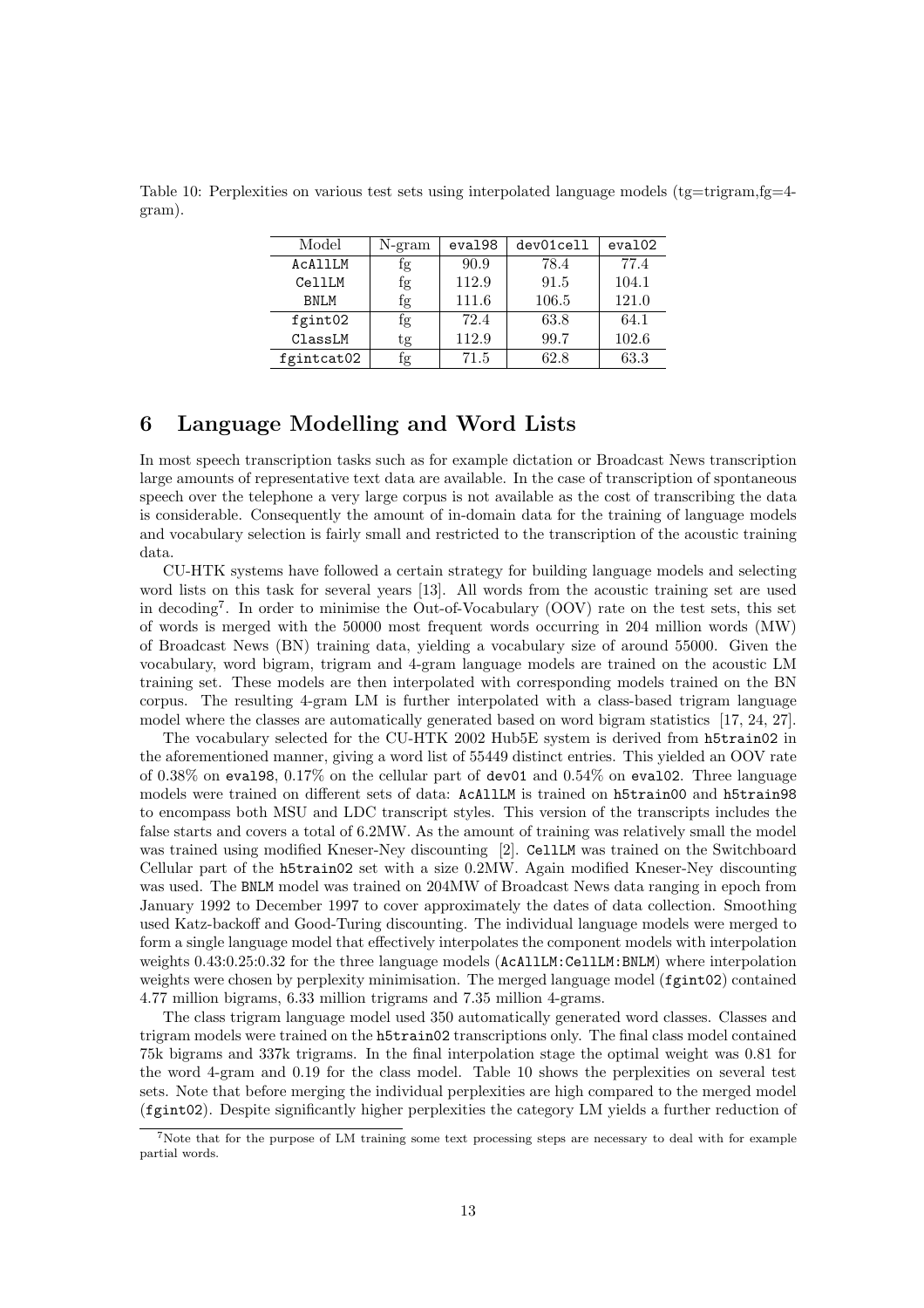about one point in perplexity on all test sets.

# 7 Decoding and System Combination

In Section 2 we briefly mentioned the generic decoding strategy for HTK LVR systems. Initial Viterbi decoding passes are used to produce lattices that allow the search space to be constrained in subsequent passes. This is useful for using more complex acoustic and language models, for example using quinphone models or 4-gram LMs.

### 7.1 Minimum word error rate decoding

The standard criterion in ASR uses the Maximum A Posteriori (MAP) principle. For continuous speech recognition this implies the search for the sentence yielding the highest posterior probability. This is notably different from the desired objective of word error rate (rather than sentence error rate) minimisation. The use of confusion networks [23] allows an efficient implementation of the minimum word error rate principle. For a particular word lattice link posterior probabilities are estimated using the forward-backward algorithm. The lattice is transformed into a linear graph, or confusion network (CN) employing a link clustering procedure [23]. Both temporal information as well as information on phonetic similarity of words is used in clustering. The linear graph consists of a sequence of so called confusion sets, which contain competing single word hypotheses with associated posterior probabilities. By picking the word with the highest posterior from each set the sentence hypothesis with the lowest overall expected word error rate can be found. The use of CN decoding normally reduces the WER by 0.5%-1% absolute. More detailed results on the CU-HTK 2002 Hub5E evaluation system can be found in Section 8.2.

The estimates of the word posterior probabilities encoded in the confusion networks can be used directly as word confidence scores. As the posteriors tend to be over-estimates of the true posteriors they are mapped to confidence scores using a piece-wise linear function based on a decision tree [3].

### 7.2 System combination

In recent years interest in the development of complementary systems, i.e. systems that substantially differ in their word level output while retaining a similar word error rate, was stimulated by techniques such as ROVER [4]. ROVER allows the combination of the system outputs either by voting or by the use of confidence scores. This approach can be generalised to the use of confusion networks in the combination [3]. In this case CN output from each system is generated and dynamic programming is used to align the confusion networks. The cost function is an estimate for the probability of a word match given two confusion sets. After alignment the networks are merged and standard CN-decoding is applied. Confusion network combination (CNC) allows the weighting of systems, however normally with limited effect. In this paper no weighting is used in system combination. Results of CNC are discussed in Section 8.2.

# 8 The CU-HTK April 2002 Hub5E System

In the previous sections we have presented a set of techniques that are important for the transcription of conversational telephone speech and have discussed the performance of each technique. However, in practise the performance improvements are rarely additive and the selection of techniques is non-trivial. Accordingly the use of new techniques cannot be assessed purely using baseline comparisons, their operation in a complete speech recognition system is of at least equal importance. Consequently research of the development of large ASR systems is not only interesting for the purpose of finding the best performance, but also for an improved understanding of the relationship of techniques.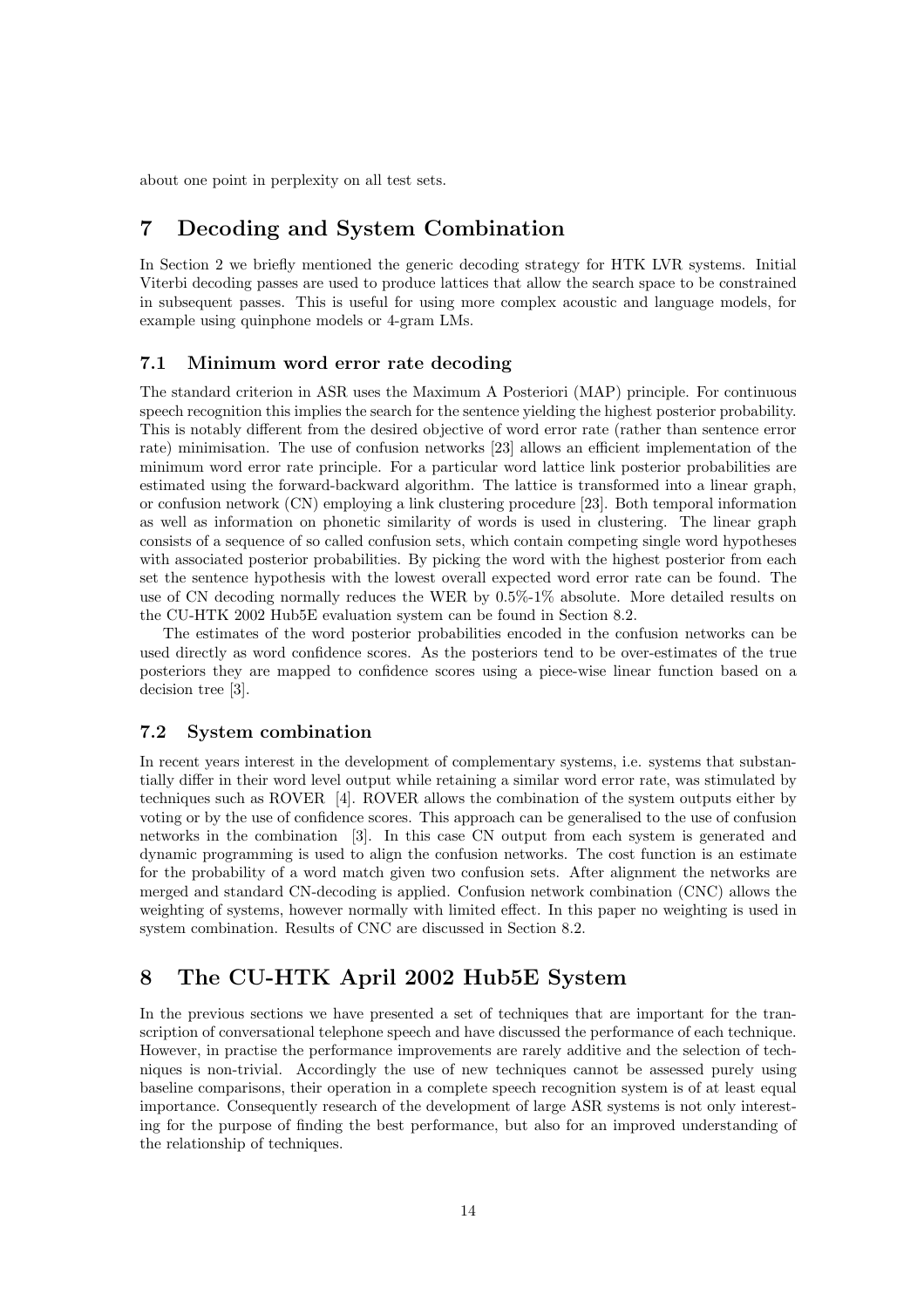

Figure 4: The first three passes (P1) - (P3) in the CU-HTK 2002 Hub5E system. Normal arrows denote word level output, arrows with "L " denote lattices. The output of these stages is a set of word lattices.

The following describes the system designed for participation in the RT-02 evaluations for transcription of conversational telephone speech<sup>8</sup>. We discuss the broad structure and the processing and performance of the system.

#### 8.1 System Structure

The system operates in a total of 6 passes. In general each pass employs techniques that have not been used in previous passes. A pass can sometimes be split into a certain number of subprocesses. The output of a pass is either a word string, a word lattice or a confusion network. Input to the system is a set of audio files and time information of segments to be recognised. The system presented here is based on manual segmentation of the audio stream. Each stage of the system operates on a conversation side basis<sup>9</sup>. Thus the following discussion will describe the transcription of a single conversation side only.

The first part of the system is shown in Fig. 4 and is designed for the generation of lattices to be used in the second part. In the first step the aim is to perform a robust estimation of mean and variance normalisation vectors and VTLN warp factors. The data is encoded in MF-PLP coefficients as described in Section 4.1. A set of transcripts is generated with ML triphone models and a trigram language model (for details see [13]). As this part of the system originates from the 1998 CU-HTK system, the word error rate of this pass is fairly high. However, no word level information is passed on to later stages. The initial set of word level transcripts also allows a re-segmentation of the data<sup>10</sup>. CMN and CVN vectors are recomputed and the new segments and the word level transcripts are used in VTLN estimation as described in 4.1.2. The estimated warp

<sup>8</sup>The interested reader is referred to

http://www.nist.gov/speech/tests/rt/rt2002.

 $9$ This means that no information from the second channel or other conversations is used in the transcription process.

<sup>10</sup>Only 0.2 seconds of silence are left at segment boundaries and segments are split if more than a second of silence occurs.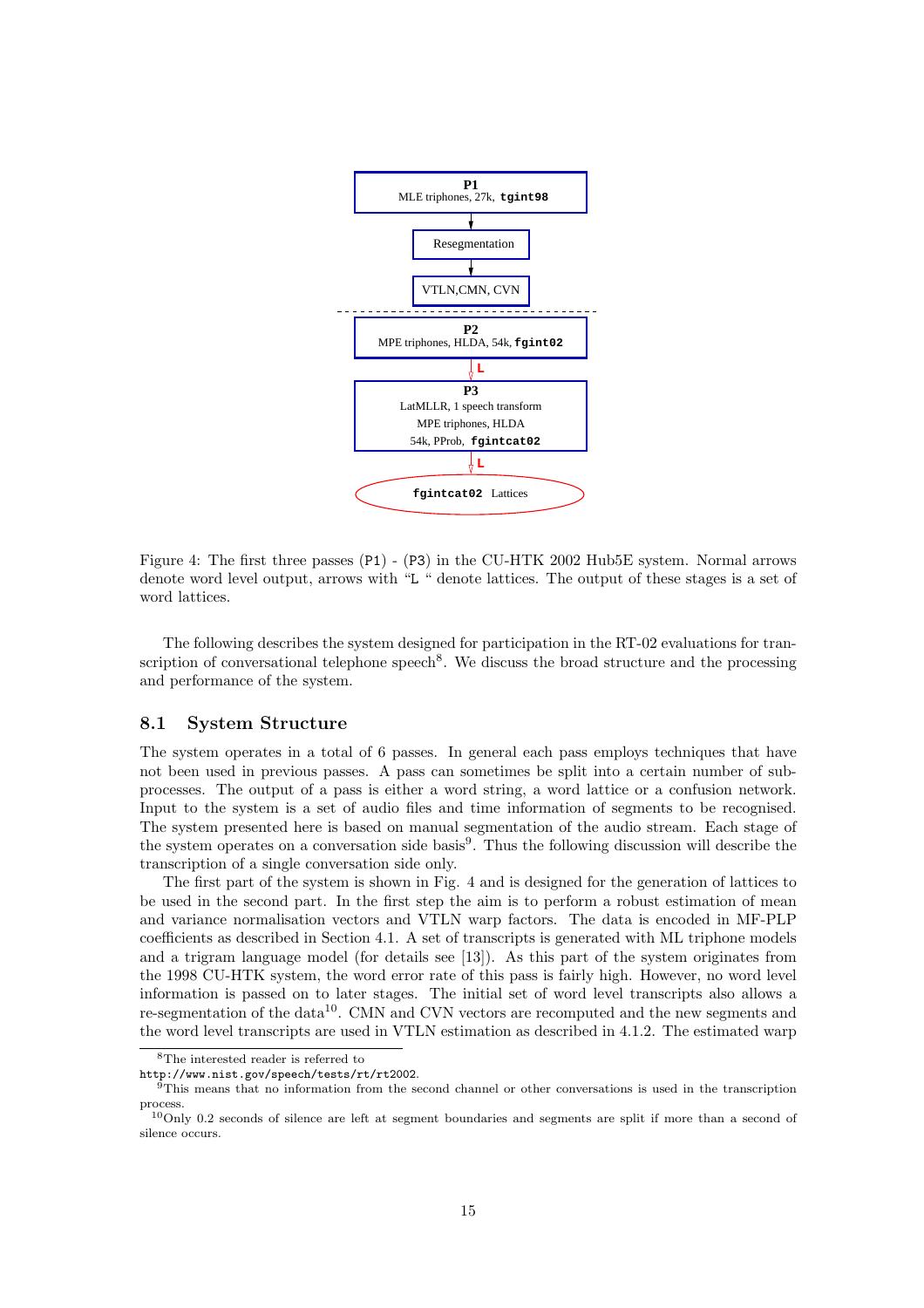

Figure 5: Stages P4.[123], P5.[123] and the system combination stage P6 of the CU-HTK 2002 Hub5E system.

factor is used to recode the audio data $11$ . Note that the re-segmented audio data is only used for estimation purposes, further steps use the original segmentation.

In the second pass (P2) transcripts for the purpose of HMM parameter adaptation are produced. For this purpose state clustered triphone models with 6155 speech states are used. Initially the models were trained on h5train02 using the ML criterion using the standard HTK mix-up procedure [37]. After estimation of an HLDA matrix, the number of mixture components was increased to the total number of 28 Gaussians per speech state. Further re-estimation steps using the MPE criterion with I-smoothing gave the model set used in this pass. Decoding used the 54k dictionary described in Section 6. The Viterbi decoding pass used a trigram language model (tgint02) produced in the fashion described in Section 6. Further rescoring using the fgint02 LM gave the output of this pass.

In the third pass (P3) a set of lattices for use in all subsequent rescoring passes is generated. Global MLLR transforms are estimated using the output from P2, followed by lattice-based MLLR. The acoustic models used are identical to those in P2 and the interpolated and class smoothed 4 gram LM fgintcat02 was used to obtain a set of lattices. In addition pronunciation probabilities were used in decoding. Fig. 4 summarises the essential components of the first three stages. The output of P3 forms the basis for all subsequent processing steps.

The second part of the system is based on the principle of system combination and contains stages based on complementary systems that differ in model training and adaptation strategies. This part is split into branches where each branch corresponds to a specific model construction strategy. In total three branches were used: one associated with MPE SAT-trained models, together with HLDA feature projection and a standard MPron dictionary (branch 1); one associated with a non-HLDA MPE trained model (branch 2); and one branch using models based on an HLDA transform, MPE training and an SPron dictionary (branch 3). All branches are further subdivided into two passes: The (P4.[123]) passes are based on triphone models, the (P5.[123]) passes use quinphone models. Fig. 5 shows an outline of the essential operation blocks and the data flow.

 $11$ If multiple speakers are present on a conversation side this procedure leads to undesired results. Nevertheless this effect is hardly encountered in the corpora used.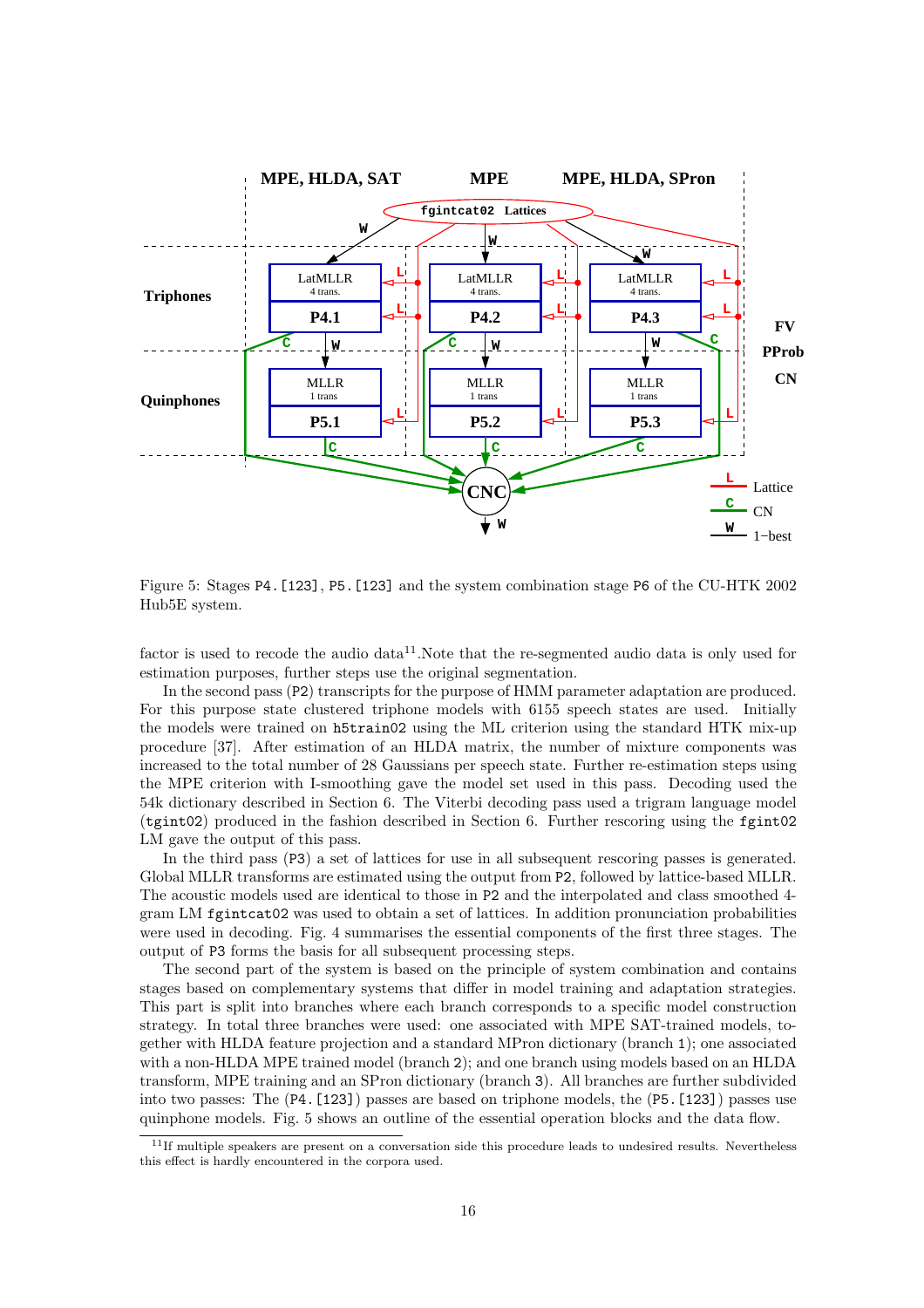For adaptation in the triphone stage all branches use the same strategy: the fgintcat02 lattices obtained in the first part of the system and the associated first best output is used in a lattice-based MLLR+FV scheme as described in Section 4.5.3. A total of four transforms for the speech classes are estimated. The decoding step of these branches consists of an acoustic rescoring step using the fgintcat02 lattices generated in (P3) with the adapted models. Confusion networks were generated and word strings obtained using CN decoding. The acoustic models in the first two branches have the same characteristics in terms of the number of states and mixture components as those used in  $(P2)/(P3)$ . The models in the third branch differ in so far as the number of system parameters is slightly smaller with a total of 5955 states with 28 mixture components each.

The quinphone models use a cross-word context of  $\pm 2$  phones with word boundary information and are trained in a similar fashion to the triphones. The average number of states associated with speech models is higher, with 9640 states for the models used in the first two branches and 9418 states in case of the SPron based models. Models are first trained up to 16 mixture components. After estimation of HLDA matrices (branches 1 and 3 models only) the number of mixture components was increased to 24. In the  $(P5. [123])$  stages adaptation is performed using global MLLR, together with a full-variance transform. As the use of full cross-word quinphones substantially increases the size of static phone networks the quinphone decoding stages use the dynamic network decoder [30] for the rescoring of lattices.

The output of each of the stages  $(P4. [123])$  and  $(P5. [123])$  is a set of confusion networks. These are merged in the final confusion network combination stage (P6). In this stage minimum word error rate decoding is used to arrive at the final word level transcription for the conversation side. The overall structure of this second system part is represented in Fig. 5. Note that the arrows denote the flow of information, either in the form of word strings (W), lattices (L), or confusion networks (C). The final output is a word string with word level times and confidence scores.

#### 8.2 Recognition Performance

Table 11 shows WERs on the full dev01 test set and the full 2002 evaluation set for all system passes. Since performance of the individual stages is very similar for both test sets the following discussion will concentrated on results on dev01. As dev01 has served in development this shows that the results generalise to independent test sets.

The WER of the first pass (P1) is rather high. As no word level information is transferred beyond this stage this is of little concern. Re-segmentation removed a total of 2628 seconds of audio or about 12% of the audio data to obtain consistent amounts of silence at segment boundaries. The second pass (P2) shows the unadapted performance of triphone models using VTLN, HLDA, MPE training and a 4-gram language model. Note that the word error rate on Switchboard-1 data is about 20%, substantially lower than the data originating from Switchboard-2 and Cellular sources. The (P2) output lattices are used to estimate a global MLLR transform in (P3). Initial lattices are produced using the bigram language model. In subsequent lattice expansion and pruning steps more complex language models are applied. A more than 3% absolute performance difference can be observed between bigram and trigram language models. The use of 4-grams yields another 0.7% absolute. Smoothing with the class-based LM gave only a slight improvement, mostly due to performance on the Cell data. On the evaluation set performance gains are similar apart from applying the class LM.

As discussed above the second part of the system is split into three branches. The lowest WER is obtained in branch 1 using the MPE-SAT-HLDA model sets. Compared to  $(P3)$  the gain from using SAT, lattice MLLR with multiple speech transforms and FV transforms is 0.7% WER absolute. A further WER reduction by 0.7% is obtained when using CN decoding. For contrast purposes, the results for acoustic models as used in (P3) but with (P4.[123]) style adaptation was included in the table (labelled "Contrast"). Note that the effective gain from SAT after CN decoding is 0.3% absolute. The output of stage (P4.1) is used for adaptation in (P5.1) which, after CN decoding, gives an absolute WER of 25.7%. The second branch yields poorer performance due to lower complexity of the model set, but was found to be useful in system combination. Branch 3 differs from the first by the use of a SPron dictionary and non-SAT training, obtaining the same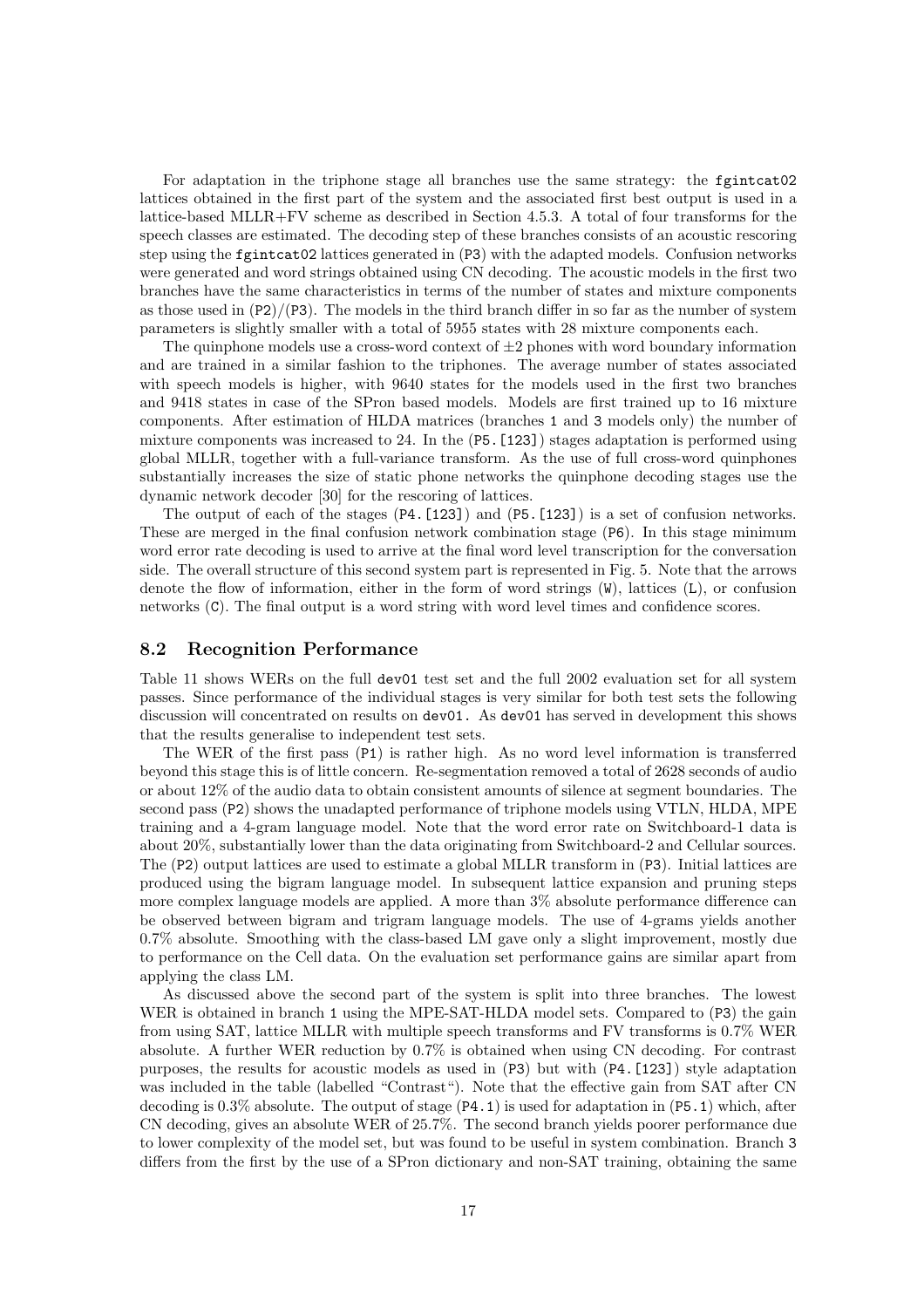| Part 1   | $\overline{P}$                | Comment                         | FO       |          | dev01    |                  |          |       | eva102   |             |          |
|----------|-------------------------------|---------------------------------|----------|----------|----------|------------------|----------|-------|----------|-------------|----------|
|          |                               |                                 |          | Swbdl    | Swbd2    | Cel              | Total    | Swbd1 | Swbd2    | <b>Cell</b> | Total    |
|          |                               | trans for VTLN                  | $\times$ | 31.7     | 46.9     | 48.1             | 42.1     | 35.6  | 44.6     | 50.5        | 44.0     |
|          | P <sup>2</sup>                | trans for MLLR                  | ×        | 20.1     | 34.7     | 34.3             | 29.6     | 24.6  | 30.9     | 34.8        | 30.4     |
|          | P3                            | bigram                          | ×        | 22.0     | 36.2     | 35.1             | 31.0     | 26.3  | 31.5     | 35.4        | 31.4     |
|          |                               | trigram                         | ×        | 19.2     | 33.2     | 31.9             | 28.0     | 23.4  | 28.5     | 32.1        | 28.3     |
|          |                               | $4\mbox{-}\mathrm{gram}$        | ×        | 18.6     | 32.1     | 31.4             | 27.3     | 22.9  | 28.2     | 31.4        | 27.8     |
|          |                               | $4$ -gram + class-LM            | $\times$ | $18.5\,$ | 32.2     | 31.1             | 27.2     | 22.5  | 28.0     | 31.3        | 27.5     |
| Part 2   | $\mathbf{\overline{u}}$<br>Ъ4 | SAT tri                         | $\times$ | 18.0     | 31,4     | 30.2             | 26.5     | 22.1  | 26.7     | 30.6        | 26.8     |
|          |                               | $\ensuremath{\mathrm{SAT}}$ tri |          | 17.5     | 30.7     |                  | 25.9     | 21.6  | 26.3     | 29.6        | 26.1     |
|          | $\ddot{\Omega}$<br>P4.        | ij<br>10n-HLDA                  | $\times$ | 19.8     | 32.7     | $29.6$<br>$32.4$ | 28.2     | 23.7  | 28.5     | 32.8        | $28.6$   |
|          |                               | ti<br>$\text{non-HLDA}$         |          | 18.8     | 31.4     | 31.0             | 27.0     | 22.3  | 27.4     | 31.2        | 27.2     |
|          | P4.3                          | SPron tri                       | X        | 18.4     | 31.5     | $30.0\,$         | $26.5\,$ | 22.1  | $27.3\,$ | 29.7        | $26.6\,$ |
|          |                               | SPron tri                       |          | 18.0     | 31.0     | 29.7             | 26.2     | 21.5  | 26.6     | 29.1        | 26.0     |
| Contrast |                               | $\mathop{\mathrm{tri}}$         | $\times$ | 18.2     | 32.0     | $30.7\,$         | 26.8     | 22.0  | 27.0     | 30.6        | 26.8     |
|          |                               | $\mathop{\mathrm{tri}}$         |          | 17.6     | 31.2     | 29.9             | 26.2     | 21.5  | 26.5     | 29.6        | 26.2     |
|          | P5.1                          | SAT quin                        | ×        | 17.9     | 31.6     | 30.1             | 26.4     | 22.5  | 26.3     | 29.9        | 26.5     |
|          |                               | $SAT$ quin                      |          | 17.2     | 30.8     | 29.2             | $25.7\,$ | 21.5  | 25.5     | 28.6        | 25.4     |
|          | P5.2                          | aon-HLDA quin                   |          | 19.5     | 32.7     | 32.0             | 28.0     | 23.7  | 27.7     | 32.3        | 28.2     |
|          |                               | non-HLDA quin                   |          | $18.5\,$ | $31.8\,$ | $30.6\,$         | 26.9     | 22.4  | $26.7\,$ | 30.7        | $26.9\,$ |
|          | P5.3                          | SPron quin                      |          | $18.6\,$ | 31.8     | $29.7\,$         | 26.6     | 22.2  | 27.0     | 29.8        | 26.6     |
|          |                               | SPron quin                      |          | 18.1     | 31.1     | 28.8             | 25.9     | 21.5  | 26.4     | 28.8        | 25.8     |
| Contrast |                               | quin                            | $\times$ | 18.1     | 32.0     | 30.3             | 26.7     | 22.3  | 26.6     | 30.0        | 26.6     |
|          |                               | quin                            |          | 17.5     | 31.2     | 29.2             | 25.9     | 21.4  | 25.8     | œ<br>28.    | 25.5     |
| CNC      | P6                            | $+$ P5. [123]<br>P4. [123]      |          | 16.4     | 29.2     | 27.4             | 24.2     | 19.8  | 24.3     | 27.0        | 23.9     |

Table 11: %WER on dev01 using h5train02 training data for all stages of the CU-HTK 2002 Hub5E System. Table 11: %WER on dev01 using h5train02 training data for all stages of the CU-HTK 2002 Hub5E System.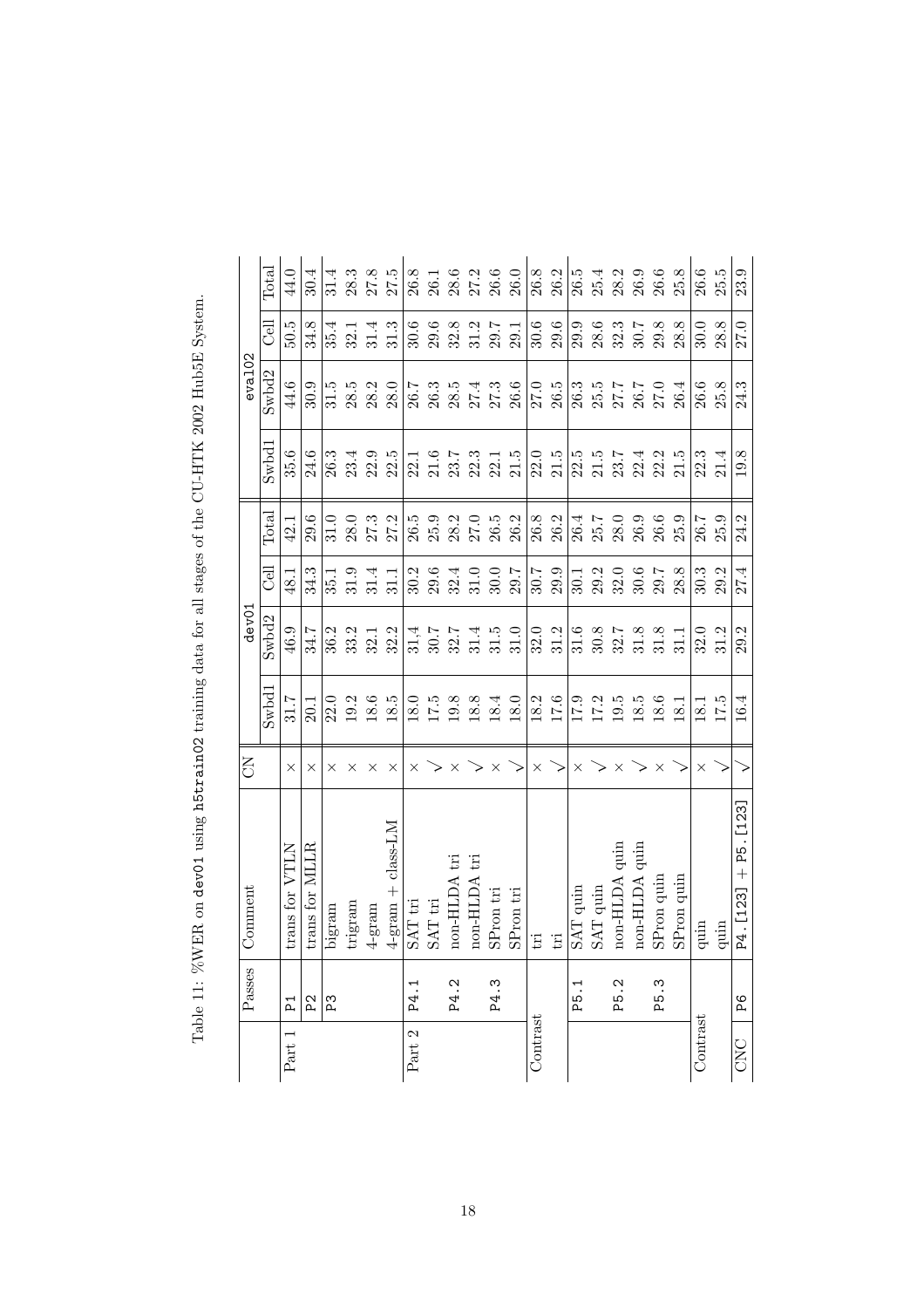Table 12: Execution times of decoding stages using IBM x330 servers (with Pentium III 1GHz processors)

|                     | D <sub>1</sub><br>. . | P <sub>2</sub> | P3 | P4. [123] | P5. [123] |
|---------------------|-----------------------|----------------|----|-----------|-----------|
| Speed $(\times RT)$ | 12                    |                | 37 |           |           |

results as the contrast system. Note that in general the error rates on Cell data are lower for this branch. The gain from CN decoding is on average 0.7% absolute for the first branch, 1.1% on the second and 0.3%-0.7% for the third. The quinphone stages give only marginal improvements over the results of the triphone stages. Compared to the contrast system the performance of the SAT models is slightly better whereas the SPron quinphones give identical word error rates. The value of these systems lies in their contribution to system combination. Combining the output of the triphone stages  $(P4. [123])$  gives a WER of  $24.9\%$  whereas the final result of CNC of all system output is 24.2%, or a 1.5% absolute gain from system combination.

The performance of the individual passes on the evaluation set is similar. The performance of the SPron triphone models was better giving the lowest triphone word error rate. Overall the gain from CN-decoding of quinphone model output was higher, especially in the case of SAT models with 1.1% WER absolute. The final word error rate of 23.9% was the lowest in the NIST RT-02 evaluations by a statistically significant margin [19]. The confidence scores obtained from confusion networks gave a normalised cross-entropy value (see e.g. [28]) of 0.289 on eval02.

Table 12 shows the execution times for the recognition stages associated with each of the passes. The individual numbers exclude times for estimation of lattice-based MLLR. The overall system had a real-time (RT) factor of about 320. In comparison the result on eval02 after CN-decoding of (P3) output lattices is 26.7% WER absolute using only  $67 \times RT$ .

# 9 Building Faster Systems

The system presented in the previous section was designed for optimal WER performance. In practical scenarios it is not feasible to take minutes of processing time for the transcription of a second of speech. Consequently there is considerable interest in research on how to modify recognition systems to yield optimal performance under computational constraints. One testcondition in the 2002 NIST RT Evaluation focused on operation in less than  $10\times RT$ . The system described before was modified to meet this objective. The first part of the full system has relatively low complexity. Thus this part was chosen to form the basis of development. Several issues were important in development: the processing stages with relatively low gain but high computational costs were excluded (for example lattice-based MLLR); Lattices allow fast decoding with complex models or adaptation strategies, but a three stage approach to lattice generation is too costly; pruning parameters in the decoding stages can be tuned to substantially decrease the real-time factor with moderate degradation in WER performance; the use of faster computers with local disk storage allows for considerable speed improvements.

The final system is structured as follows: The first stage is identical to the full system P1 pass, however, much tighter pruning in decoding is used. In the second stage fast adaptation using least squares linear regression (LSLR) is performed. Using the HLDA MPE triphone models lattices are produced with the interpolated trigram LM tgint02 and further re-scored using fgint02; the output of this stage is used as supervision in adaptation using standard MLLR with two transforms for speech models and one for silence. Lattices are re-scored and CN decoding is performed on the output lattices.

Table 13 shows WER results for the CU-HTK RT-02 10×RT evaluation system. The high error rate of the first pass gives only poor supervision, a second MLLR based rescoring step allows further improvements. Note that the final result of 27.2% is only 0.5% absolute from the CN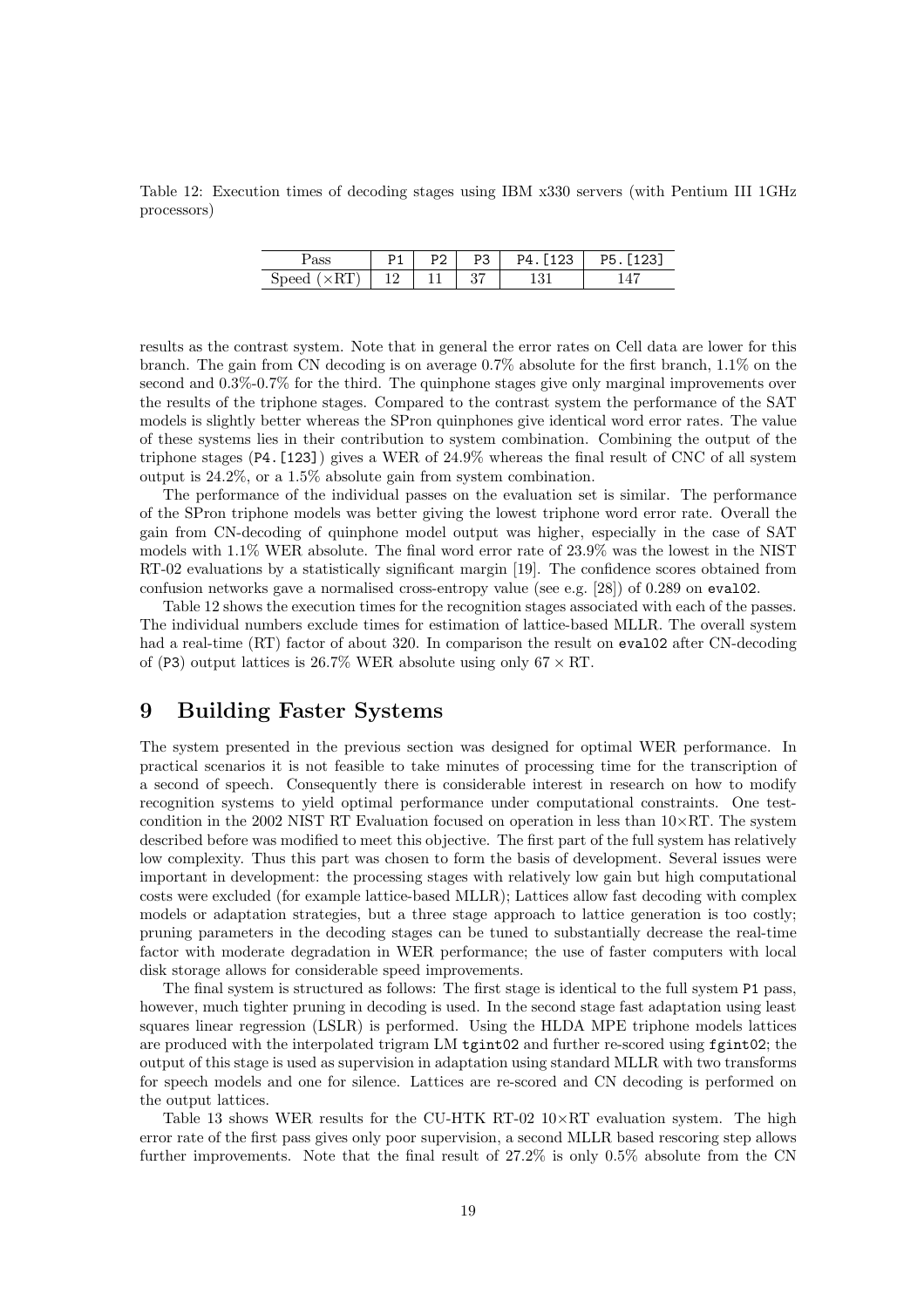Table 13: %WERs and real time factors of the CU-HTK 2002  $10\times RT$  system on the eval02 test set. Speed as measured using an AMD Athlon XP 1900+.

| Stage    | Comment                   | %WER | Speed $(\times RT)$ |
|----------|---------------------------|------|---------------------|
| $P1-10x$ | initial trans., VTLN      | 45.2 | 1.65                |
| $P2-10x$ | $LSLR$ , lat-gen, fgint02 | 28.5 | 5.36                |
| $P3-10x$ | MLLR, re-score, CN        | 27.2 | 2.24                |

output of the full system (P3) stage which took  $67\times RT$ .

# 10 Conclusions

We have presented a complete state-of-the-art system for the transcription of conversational telephone speech and we described a range of techniques in acoustic, pronunciation and language modelling specifically important for this task. Particularly powerful methods in acoustic modelling are the use of side-based cepstral normalisation, VTLN, discriminative training using the MMI or MPE criteria, and heteroscedastic LDA. Speaker adaptation using standard or latticebased MLLR and full variance transforms yields considerable word error rate improvements. In language modelling the use of a background Broadcast News corpus together with class based language models allows to compensate for the lack of training data on this task. Pronunciation probabilities give consistent performance improvements. The use of lattices allow the use of confusion network decoding and the efficient implementation of system combination. We have discussed several systems with similar performance and their use in system combination.

Overall the word error rate achievable on the original Swbd1 corpus is now below 20%. More natural data is available in the form Swbd2 and Cell data where the error rates are just below 30% absolute. The reasons for these high error rates are manifold and can only partly be attributed to lack of data. Undoubtedly error rates are still too high for many applications but development of speech recognition systems for this task is an ongoing process. Recently another Rich Transcription evaluation was held in March 2003, partly using new and more challenging data.

# Acknowledgements

Many people have contributed to the development of HTK LVR systems in our group and thus have indirectly helped in putting this system together. The authors would like to especially acknowledge the work of Thomas Niesler and Ed Whittaker who helped to build earlier Hub5 systems. The work on the 2002 system was in part supported by GCHQ. Part of the experimental work for this paper was supported by DARPA grant MDA972-02-1-0013. The paper does not necessarily reflect the position or the policy of the US Government and no official endorsement should be inferred.

# References

- [1] T. Anastasakos, J. McDonough, R. Schwartz, & J. Makhoul (1996). A compact model for speaker-adaptive training. In Proc. ICSLP, pp. 1137–1140.
- [2] S.F. Chen & J. Goodman (1998). An Empirical Study of Smoothing Techniques for Language Modeling. Tech-report TR-10-98, Computer Science Group, Harvard University.
- [3] G. Evermann & P.C. Woodland (2000). Posterior Probability Decoding, Confidence Estimation and System Combination, In Proc. Speech Transcription Workshop, College Park, MD.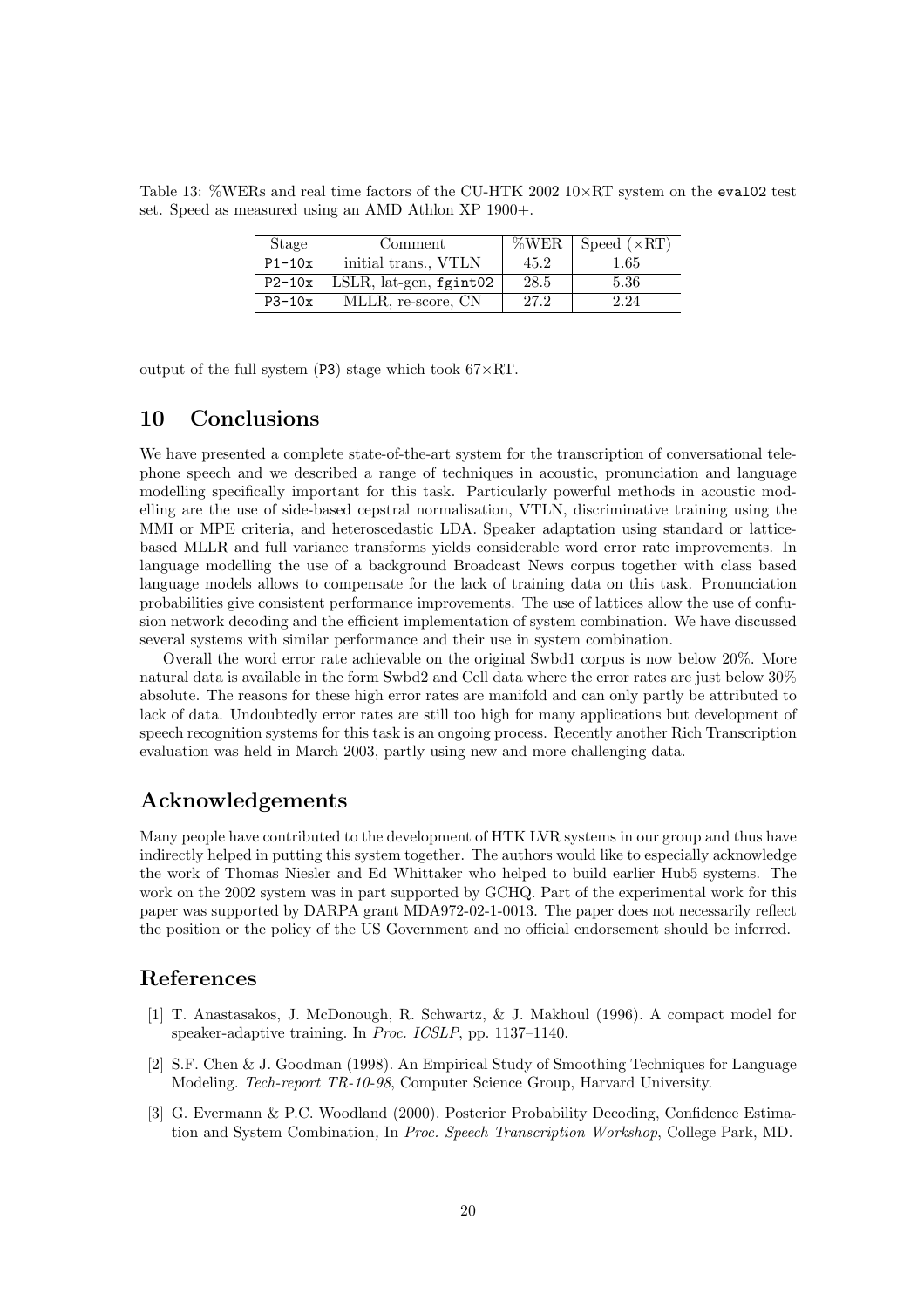- [4] J.G. Fiscus (1997). A Post-Processing System to Yield Reduced Word Error Rates: Recogniser Output Voting Error Reduction (ROVER). Proc. IEEE ASRU Workshop, pp. 347–354, Santa Barbara.
- [5] M.J.F. Gales & P.C. Woodland (1996). Mean and Variance Adaptation within the MLLR Framework. Computer Speech & Language, Vol. 10, pp. 249–264.
- [6] M.J.F. Gales (1998). Maximum Likelihood Linear Transformations for HMM-Based Speech Recognition. Computer Speech & Language, Vol 12, pp. 75–98.
- [7] M.J.F. Gales (1999). Semi-tied covariance matrices for hidden Markov models. In IEEE Transactions Speech and Audio Processing, 7:272–281.
- [8] J.-L. Gauvain, L.F. Lamel, G. Adda & M. Adda-Decker (1994). The LIMSI Nov93 WSJ System. In Proc. SLT'94, pp125-128, Plainsboro, NJ.
- [9] L. Gillick, J. Baker, J. Baker, J. Bridle, M. Hunt, Y. Ito, S. Lowe, J. Orloff, B. Peskin, R. Roth, & F. Scattone (1993), Application of Large Vocabulary Continuous Speech Recognition to Topic and Speaker Identification using Telephone Speech. In *Proc. ICASSP'93*, pp. 471 -474.
- [10] J.J. Godfrey, E.C. Holliman, J. McDaniel (1992). SWITCHBOARD: Telephone Speech Corpus for Research and Development, In Proc. ICASSP'92, pp. 517–520.
- [11] P.S. Gopalakrishnan, D. Kanevsky, A. Nadas, & D. Nahamoo (1991). An Inequality for Rational Functions with Applications to Some Statistical Estimation Problems. In Trans. Information Theory. Vol 37, pp. 107-113.
- [12] T. Hain & P. C. Woodland (1998). CU-HTK Acoustic modelling experiments. In Proc. NIST Hub5 Workshop, Linthicum Heights, MD.
- [13] T. Hain, P.C. Woodland, T.R. Niesler, & E.W.D. Whittaker (1998). The 1998 HTK system for transcription of conversational telephone speech. In Proc. ICASSP'99, pp. 57–60.
- [14] T. Hain, P.C. Woodland, G. Evermann & D. Povey (2000).The CU-HTK March 2000 Hub5E Transcription System. Proc. Speech Transcription Workshop, College Park, MD.
- [15] T. Hain, P.C. Woodland, G. Evermann & D. Povey (1999). New Features in the CU-HTK System for Transcription of Conversational Telephone Speech.. Proc. ICASSP'01, Salt Lake City.
- [16] T. Hain (2003). Implicit Modelling of Pronunciation Variation in Automatic Speech Recognition. Submitted to Speech Communication.
- [17] R. Kneser & H. Ney (1993). Improved Clustering Techniques for Class-Based Statistical Language Modelling. In Proc. Eurospeech'93, pp. 973-976, Berlin.
- [18] N. Kumar (1997). Investigation of Silicon-Auditory Models and Generalization of Linear Discriminant Analysis for Improved Speech Recognition, Ph.D. Thesis, Johns Hopkins University, Baltimore.
- [19] A. Le & A. Martin (2002). The 2002 NIST RT Evaluation Speech-To-Text Results. Rich Transcription Workshop 2002, http://www.nist.gov/speech/tests/rt/rt2002/presentations/index.htm.
- [20] L. Lee & R.C. Rose (1996). Speaker Normalization using Efficient Frequency Warping Procedures. In ICASSP'96, pp. 353-356.